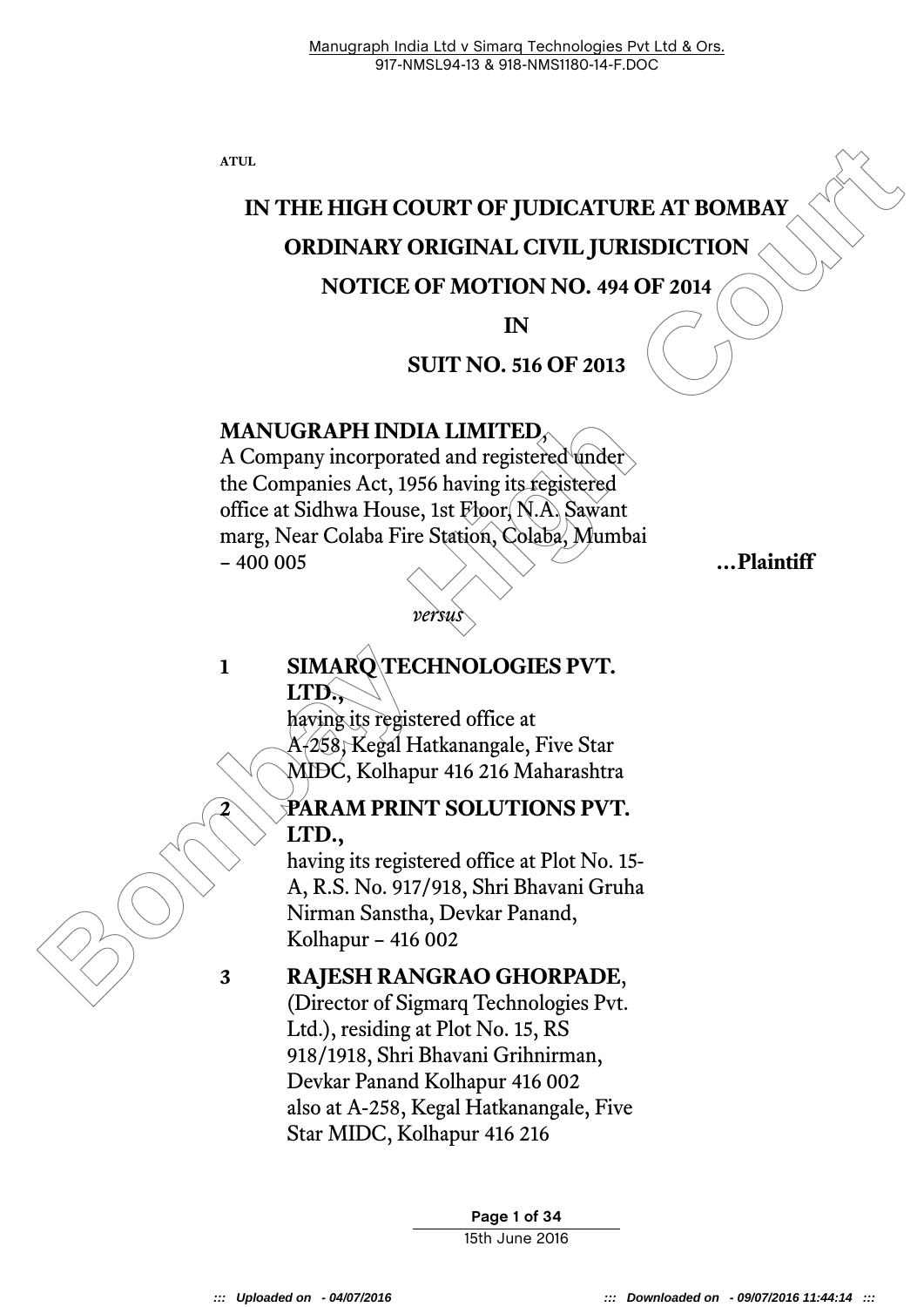Maharashtra

# **4 PRADEEP APPASAHEB SHIRALE**,

(Director of Sigmarq Technologies Pvt. Ltd.), residing at Post – Nagaon, Taluka, Katkanangale, District Kolhapur 416 122 also at A-258, Kegal Hatkanangale, Five Star MIDC, Kolhapur 416 216 Maharashtra

### **5 GOPAL BALWANT VICHARE**,

Maharashtra<br> **PRADEEP APPASAHEB SHIRALE,**<br>
(Director of Sigmarq Technologies Pvt.<br>
Led.), residing at Post – Nagaon, Taluka,<br>
Katkanangale, District Kolhapur 416 (216<br>
sloa of A-258, Kegal Hatkanangale, Five<br>
Star MIDC, Ko (Chairman & M.D. of Sigmarq Technologies Pvt. Ltd.), residing at 2156 D Shukrawar Peth, Near Jain Matt, Kolhapur 416 002 also at A-258, Kegal Hatkanangale, Five Star MIDC, Kolhapur 416 216 Maharashtra

#### **6 DHANAJI RAMCHANDRA BHALKAR**,

(Director of Sigmarq Technologies Pvt. Ltd.), residing at Plot No. 107, Saneguruji Vasahat, Kolhapur 416 002 also at A-258, Kegal Hatkanangale, Five Star MIDC, Kolhapur 416 216 Maharashtra

### **7 SARJERAO VISHNU CHANDANE,**

(Director of Sigmarq Technologies Pvt. Ltd.), residing at Post Belavale, Taluka Kagal, Kolhapur 416 002 also at A-258, Kegal Hatkanangale, Five Star MIDC, Kolhapur 416 216 Maharashtra

### **8 SHUBHENDRA MADHAVRAO MORDEKAR**,

(Director of Manugraph India Limited and Param Print Solutions Pvt. Ltd.), residing at Plot No. 18, R.S. No. 917/918,

> **Page 2 of 34** 15th June 2016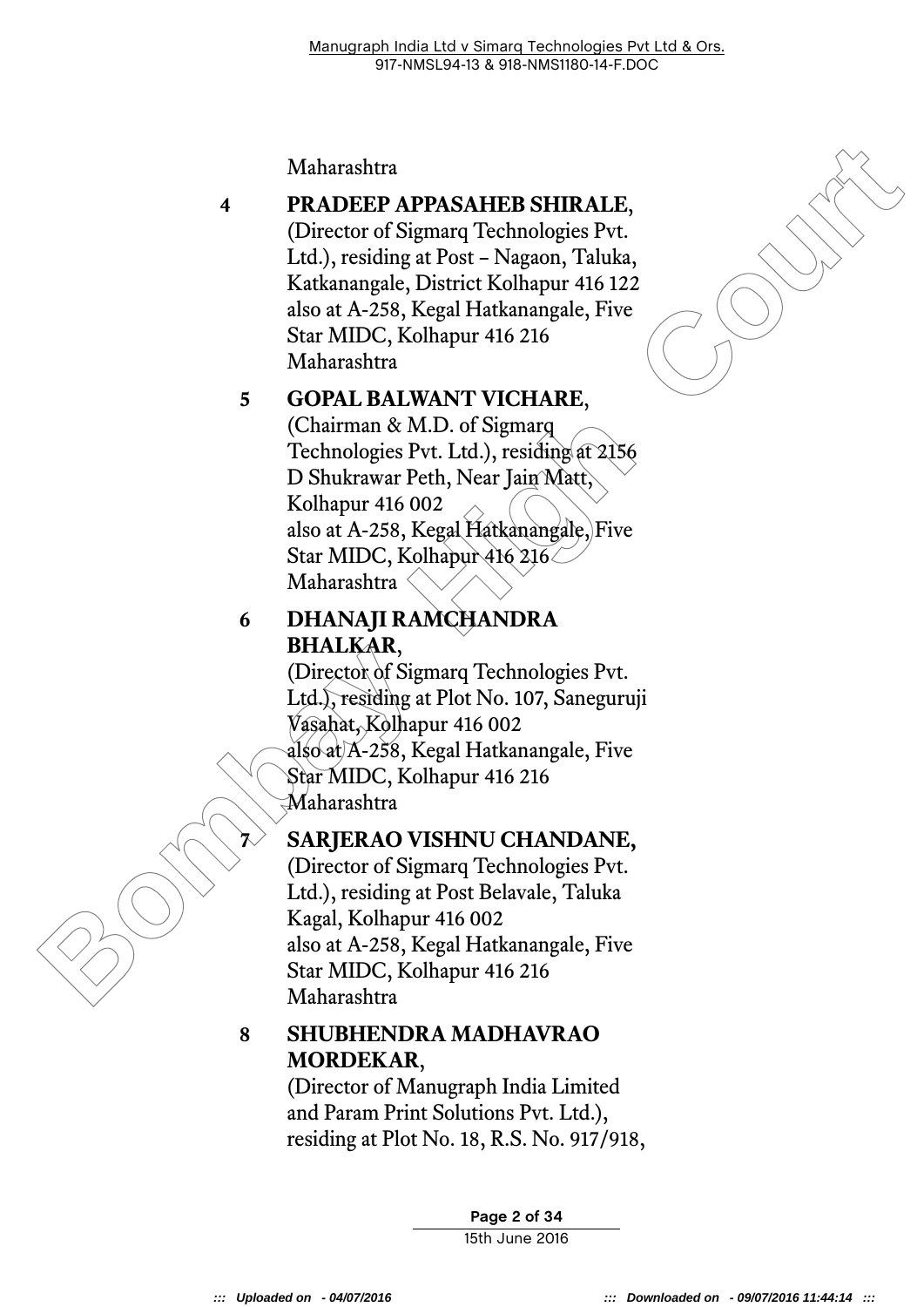Shri Bhavani Gruha Nirman Sanstha, Devkar Panand, Kolhapur 416 002

#### **9 VENKATESH ANANTNARAYANAN**

Managing Director of Param Print Solutions Pvt. Ltd., residing at A521, 5th Floor, Anant Regency CHS Limited, 46, M.M. Malviya Marg, Opp. M.T.N.L., Mulund (West), Mumbai – 400 080

# **10 MILONARAYAN S. MISHRA & OTHERS UNKNOWN**

(Director of Param Print Solutions Pvt. Ltd., residing at 260/10199 Kannamwar Nagar No. 1, Vikhroli (PU), Mumbai - 400 033 **...Defendants**

### **WITH**

### **NOTICE OF MOTION NO. 1180 OF 2014**

**IN** 

**SUIT NO. 632 OF 2014** 

# **EZEEGO ONE TRAVEL & TOURS LTD.,**

Shri Bhavani Gruha Nirman Sanstha,<br>
Devkar Panand, Kolhapur<br>
416 002<br> **9** VENKATESH ANANTNARAYANAN<br>
Managing Director of Param Print<br>
Solutions Pvt. Ltd., residing at A521, 5th<br>
Floor, Ann Regency CHS Limited, 46,<br>
Mulund a company incorporated under the Companies Act, 1956 and having registered office at 1st Floor, Cecil Court, Lansdowne Road, Colaba, Mumbai – 400 039 and corporate office Vaman Centre, Marol, Makwana Road, Off Andheri Kurla Road, Andheri (East), Mumbai – 400 059 **…Plaintiffs**

*versus* 

# **LA TRAVENUES TECHNOLOGY PRIVATE LIMITED**,

a company incorporated under the Companies

**Page 3 of 34** 15th June 2016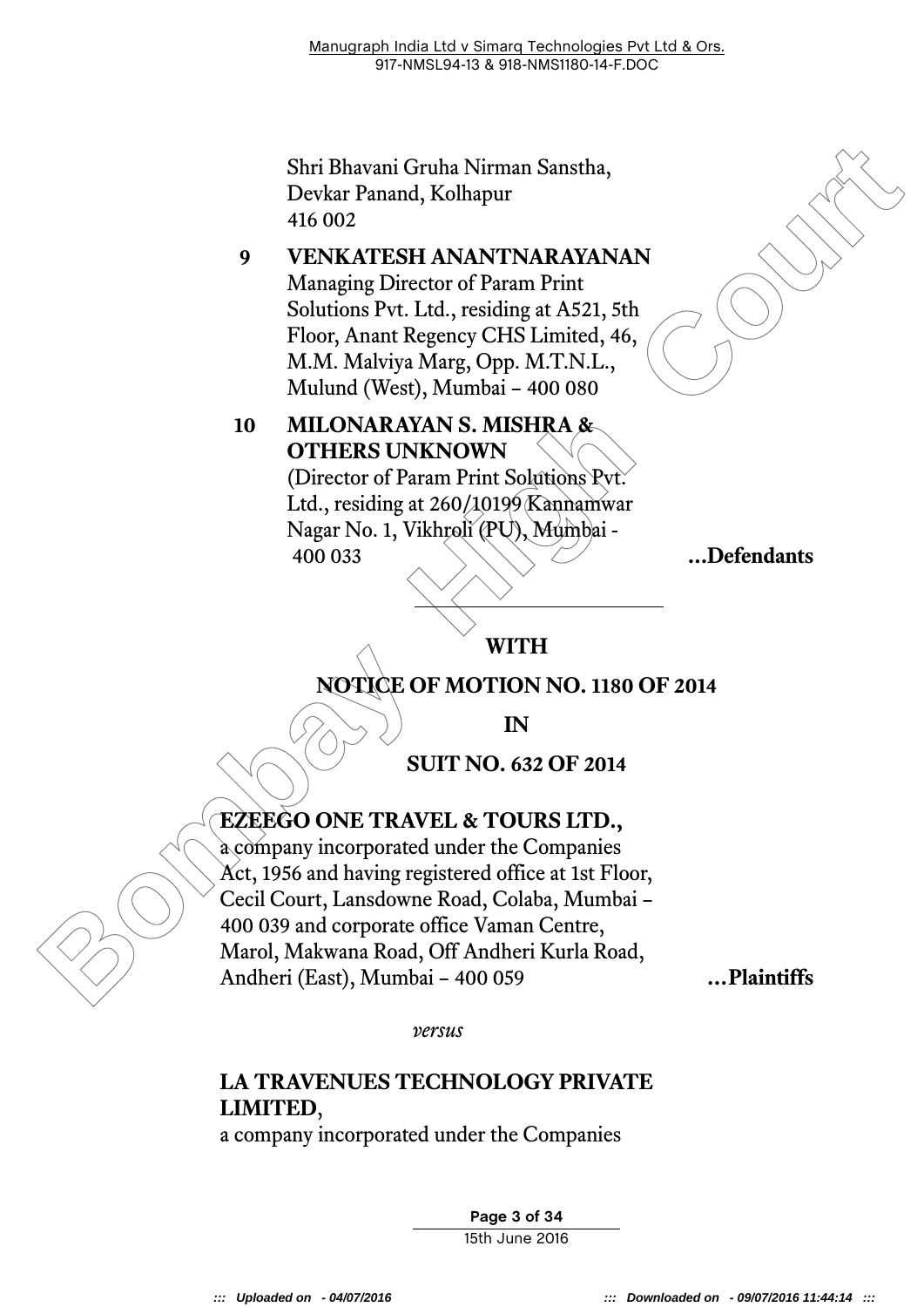Act, 1956 having its office at H-3/157, Second Floor, Vikaspuri, Delhi – 110 018 AND ALSO at 3rd Floor, Bestech Center Point, A Block Sushant Lok Phase I, Gurgaon 122 002 **…Defendants**

**Mr. Ravi Kadam, Senior Advocate***, with Mr.Ashish Kamat, Mr. Rohan Kadam & Mr. Zaheb Ahmad, i/b Desai & Diwanji, for the Plaintiffs in Suit No. 516 of 2013.* 

**Dr. Birendra Saraf***, with Ms. Pooja Kshirsagar & Ms. Cheryl, i/b ALMT Legal, for Defendants Nos. 1, 3 & 4 in Suit No. 516 of 2013.* 

**Mr. Himanshu Kane***, with Mr.Ashutosh Kane, i/b W.S. Kane & Co., for the Plaintiffs in Suit No. 632 of 2014.* 

**Mr. Alankar Kirpekar***, i/b MAG Legal, for the Defendants in Suit No. 632 of 2014.* 

**Ms. Swapnali Desai***, i/b Mr. Mehul Shah, for Defendant No. 9 in Suit No. 516 of 2013.* 

**CORAM: G.S. PATEL, J DATED: 15th June 2016** 

**ORAL JUDGMENT**

Act, 1956 having its office at H-3/157, Second<br>
Floor, Vikaspuri, Delhi - 110 018<br>
AND ALSO at 3rd Floor, Bestech Center Point,<br>
AND ALSO at 3rd Floor, Bestech Center Point,<br>
<br> **Bombay Kadam, Senior Advocate**, *with Mr. An*  $\mathbf{I}$ ,  $\mathbf{I}$  By this judgment, I propose to dispose of the preliminary issue of jurisdiction under Section 9A of the Code of Civil Procedure, 1908 (**"CPC"**) raised by the Defendants in both suits.

**2.** In Suit No. 632 of 2014, the preliminary issue was framed on 31st March 2016. Shortly stated the Defendants' case is that while the Plaintiffs have their registered office in Mumbai, they also have a branch office in Delhi, where the Defendants have their place of business and where, according to the Defendants, the cause of

> **Page 4 of 34** 15th June 2016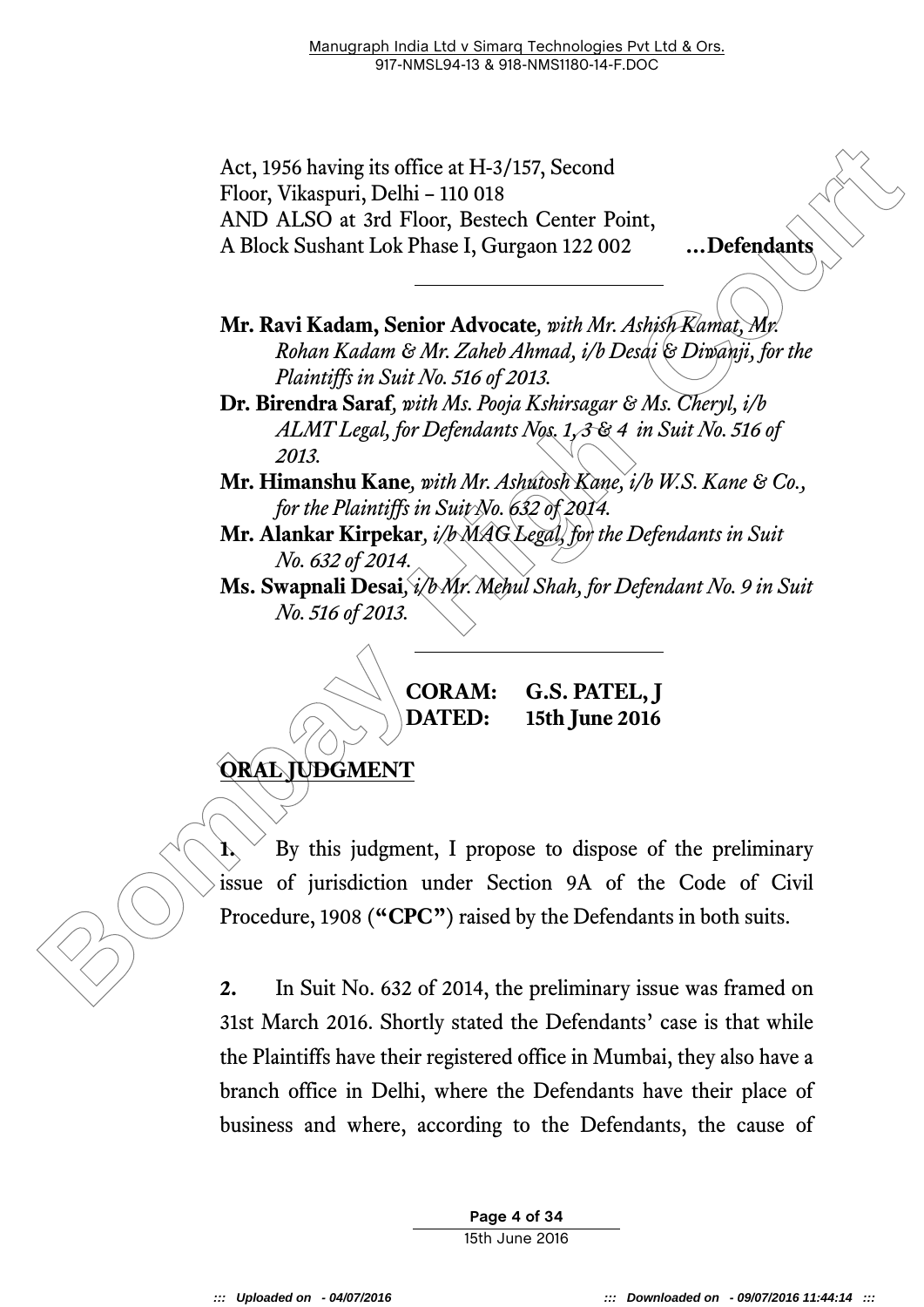action has arisen. Therefore, according to Mr. Kirpekar for the Defendants in this Suit, this Court would not have jurisdiction. Only the courts in Delhi would.

**3.** The Defendants in Suit No. 516 of 2013 take a substantially similar plea. There, the Plaintiff has its registered office in Mumbai. The Defendants are based in Kolhapur and they allege that the Plaintiffs also have office in Kolhapur, and that the situs of the suit should, therefore, be Kolhapur.

**4.** I have heard Dr. Saraf for the Defendants in Suit No. 516 of 2013, Mr. Kirpekar for the Defendants in Suit No. 632 of 2014, Mr. Kadam for the Plaintiffs in Suit No. 516 of 2013 and Mr. Kane for the Plaintiffs in Suit No. 632 of 2014 at some length.

action has arisen. Therefore, according to Mr. Kirpekar for the Defendants in this Suit, this Court would not have jurisdiction. Only the courts in Delhi would.<br>
3. The Defendants in Suit No. 516 of 2013 rake a subistanti **5.** Dr. Saraf and Mr. Kirpekar base their submissions on a reading of the decision of the Supreme Court in *Indian Performing Rights Society Limited v Sanjay Dalia & Another*. **<sup>1</sup>** To put it in a nutshell, the Defendants' case before me is this: Neither Dr. Saraf nor Mr. Kirpekar dispute that the Plaintiffs can file a Suit under the Trade Marks Act, 1999 or under the Copyright Act, 1957 within the local limits of the jurisdiction of the District Court where the Plaintiff actually and voluntarily resides or carries on business or works for gain. What they suggest, however, is that this right is curtailed by the decision of the Supreme Court in *Sanjay Dalia* at least to this extent: that where such a Plaintiff *also* has a office at another location and the cause of action has arisen in that other

**1** (2015) 10 SCC 161: AIR 2015 SC 3479

**Page 5 of 34** 15th June 2016

-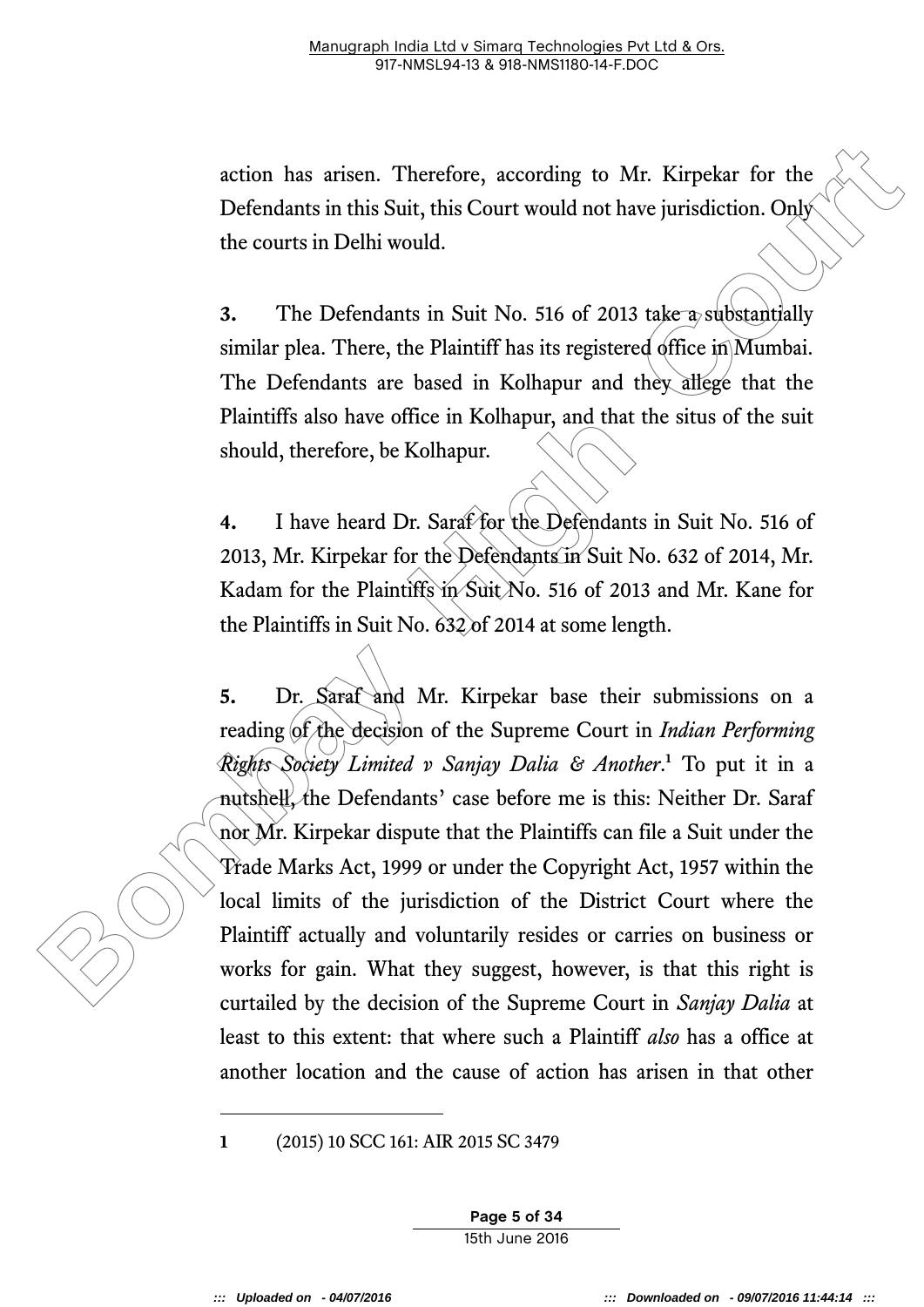location, then the Plaintiff cannot file the Suit at the place where it has its principal office or registered office, but *must* file it within the jurisdiction of the court where both the subsidiary or branch office and the cause of action are to be found.

**Ioation, then the Plaintiff cannot** file the Suit at the place where it<br>has its principal office or registered office, but *must* file it within the<br>jurisdiction of the court where both the subsidiary or branch office<br>an **6.** Almost the entirety of the discussion before me has been on a reading of *Sanjay Dalia's* case. Before proceeding to a consideration of the rival submissions on that decision, it is perhaps more appropriate to set out my understanding of the pre- and post-*Sanjay Dalia* jurisdictional regimes. Section 134(2) of the Trade Marks Act, 1999 ("**TMA 1999**") parallels Section 62(2) of the Copyright Act, 1957 ("**CA 1957**"). Both depart from the usual jurisdictional provision we find in Section 20 of the Code of Civil Procedure, 1908 ("**CPC**"). Under the CPC, a suit must be brought (a) where all the defendants reside or work; or (b) where any of several defendants live or reside provided there is either prior leave or the others acquiesce in the jurisdiction; or (c) where the cause of action arises wholly or in part. Sections 134(2) and 62(2), on the other hand, do not have any such requirement. They simply say that a suit in infringement or passing off can be brought where the *plaintiff* resides or works. In the case of a corporate, this could be where it has its office or offices. In the pre-*Sanjay Dalia* era, this often resulted in much mischief: a corporate would have several satellite offices scattered around the country. Using these provisions, it would bring infringement and passing off suits in the courts in whose jurisdiction those satellite or field offices were located, even though the defendants were not there and no cause of action arose there. This was precisely the mischief the *Sanjay Dalia* court addressed. It did so not in the manner the Defendants suggest today,

> **Page 6 of 34** 15th June 2016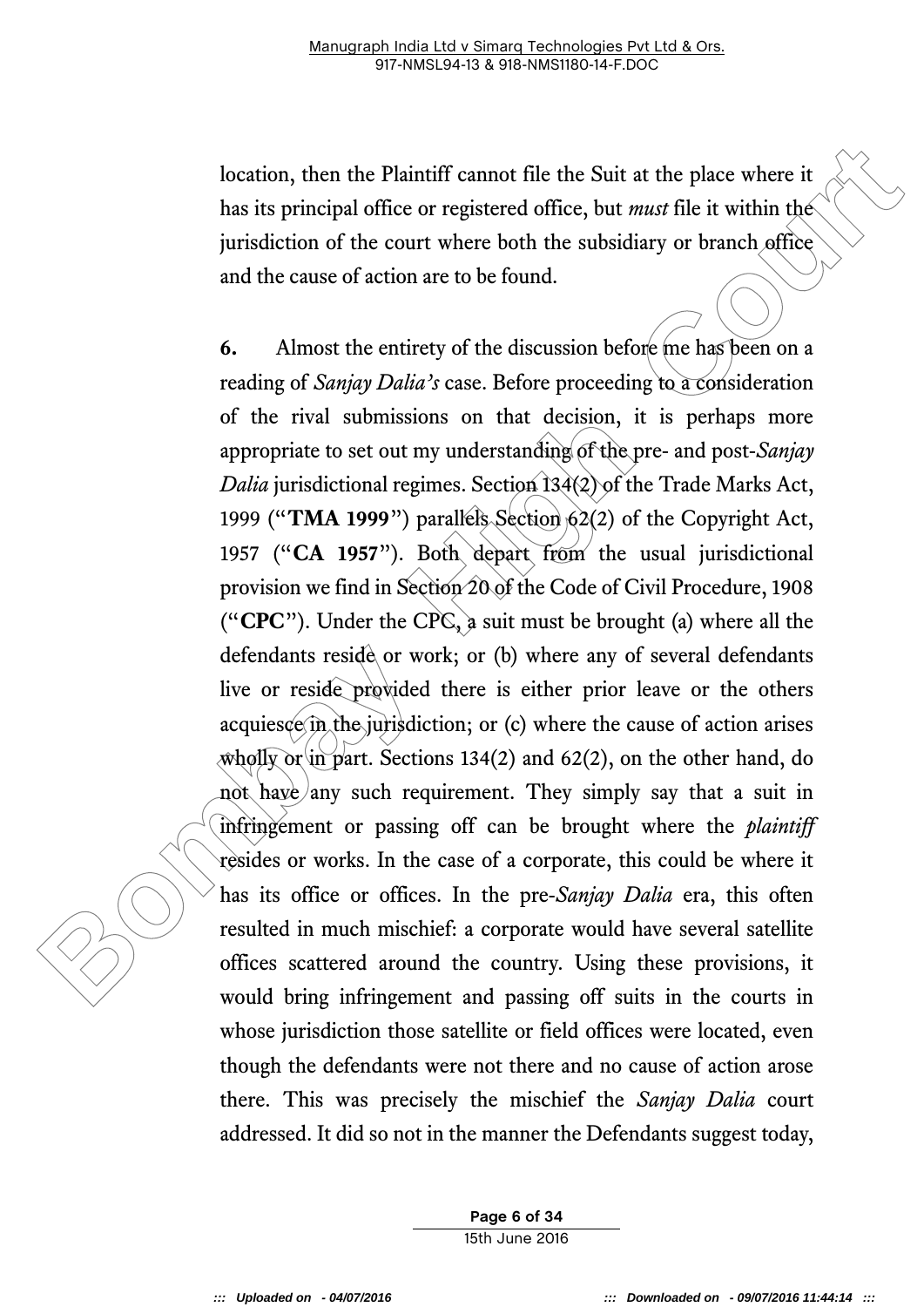**I.e.**, by a wholesale rewriting of Sections 134(2) and 62(2), for that<br>could never have been the Supreme Court's intention or purpose.<br>There is also no indication, as we shall see, of any kind of 'reading<br>down' or 'imput i.e., by a wholesale rewriting of Sections 134(2) and 62(2), for that could never have been the Supreme Court's intention or purpose. There is also no indication, as we shall see, of any kind of 'reading down' or 'imputing in' to the words of intellectual property statutes. To the contrary: the *Sanjay Dalia* decision closely interwove/the special provisions of those two statutes with the regular jurisdictional provisions in the CPC, retaining the integrity and structure of each. Keeping in mind that the discussion (and the preceding discord) is largely about corporate Plaintiffs, what emerges, in my view, is this:

- **(a)** A Plaintiff can always file a suit in a court within the local jurisdiction of which its registered office or principal office is located. This is a 'pure' Section 134(2) or Section 62(2) invocation of jurisdiction. The location of the defendants and the place of accrual of the cause of action is inconsequential. Sections 134(2) and 62(2) do not refer to the situs of the cause of action or the situs of the defendants' location at all.
- **(b)** Where a Plaintiff *also* has a satellite or field office elsewhere, it *may* bring suit in a court in that location, but this is no longer a Section 134(2) or Section 62(2) jurisdictional invocation. The jurisdiction is governed by Section 20 of the CPC; and hence, one of the defendants must be found there; or leave must be obtained there if some of the defendants are within that jurisdiction and some outside it; or it must be shown that the cause of action has arisen, wholly or in part, in

**Page 7 of 34** 15th June 2016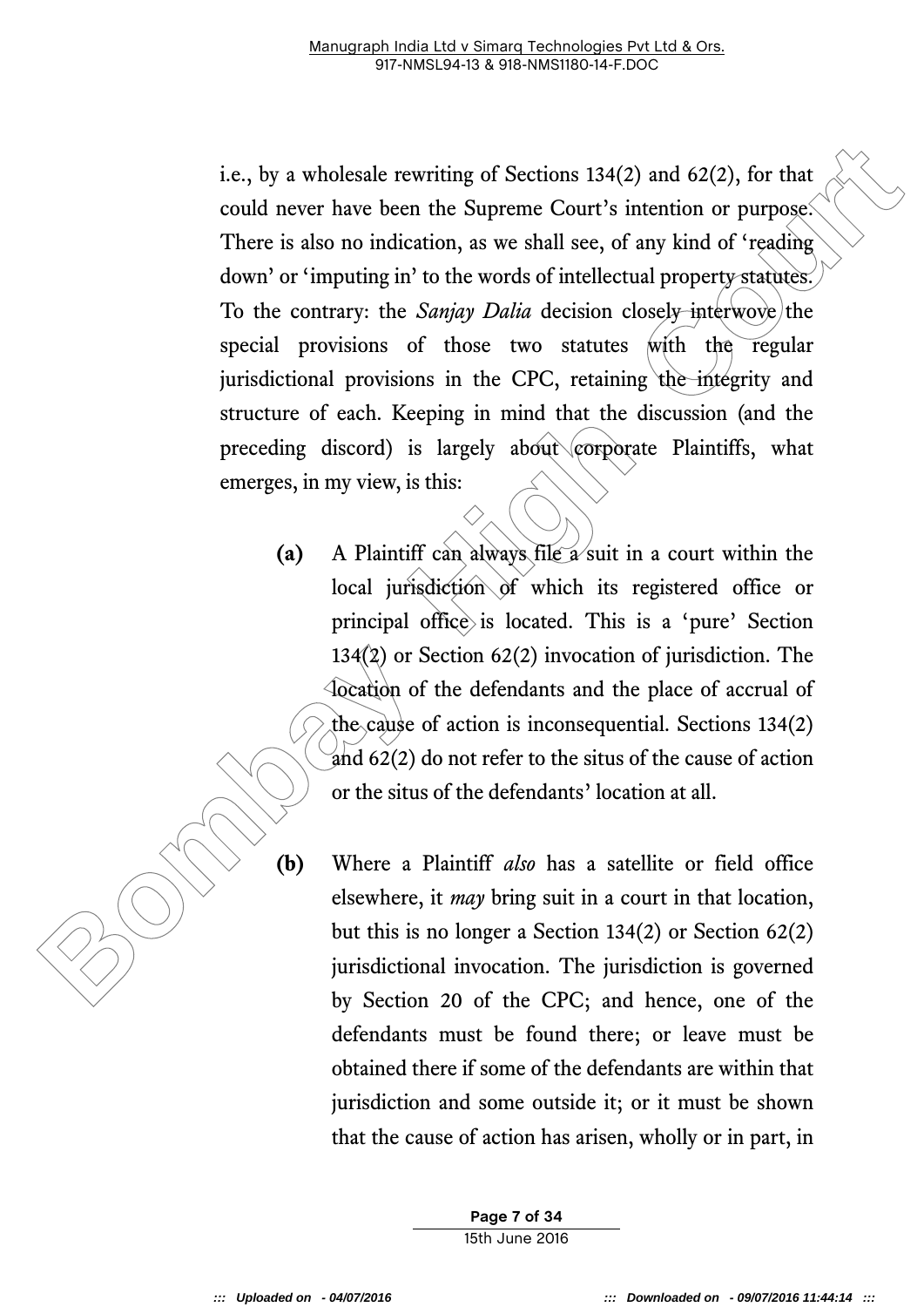that jurisdiction. This option does *not* oust or limit the plaintiff's right to move under Section 134(2) or Section 62(2).

**(c)** A plaintiff can always travel to where the defendant is located<sup>2</sup> or where the cause of action arises and bring suit there. This again is purely a Section 20 CPC invocation of jurisdiction. It has nothing at all to do with Section 134(2) or Section  $62(2)$ . The plaintiff need not have any office in that location.

**7.** From this, it will be seen that the first 'route' — the one I describe as 'pure' Section  $(134(2))$  or  $62(2)$  — is untouched by the others; and the others are only relatable to Section 20, not to the special provisions in the two intellectual property statutes.

that jurisdiction. This option does *mot* oust or limit the plaintiff''s right to move under Section 134(2) Section 62(2).<br> **Co** A plaintiff' can always travel to where the defendant is located or where the cause of action **8.** At the cost of repetition, what was the mischief that was addressed in *Sanjay Dalia*? It was this: Section 134(2) of the TMA 1999 and Section 62(2) of the CA 1957 borrow the defendantspecific phraseology of Section 20(a) and (b) of the CPC but apply it to a *plaintiff*. The difficulty then arises with the phrase '*carries on business*' , especially as applied to a corporate plaintiff. Corporates have branch, field or satellite offices throughout the country. Only one of them is the registered or principal place of business. If the two special intellectual property statutes are read broadly, it would mean that a plaintiff can file a suit in any remote location because it

**Page 8 of 34** 15th June 2016

-

**<sup>2</sup>** Or where one of several defendants is located, with leave, or if they have acquiesced.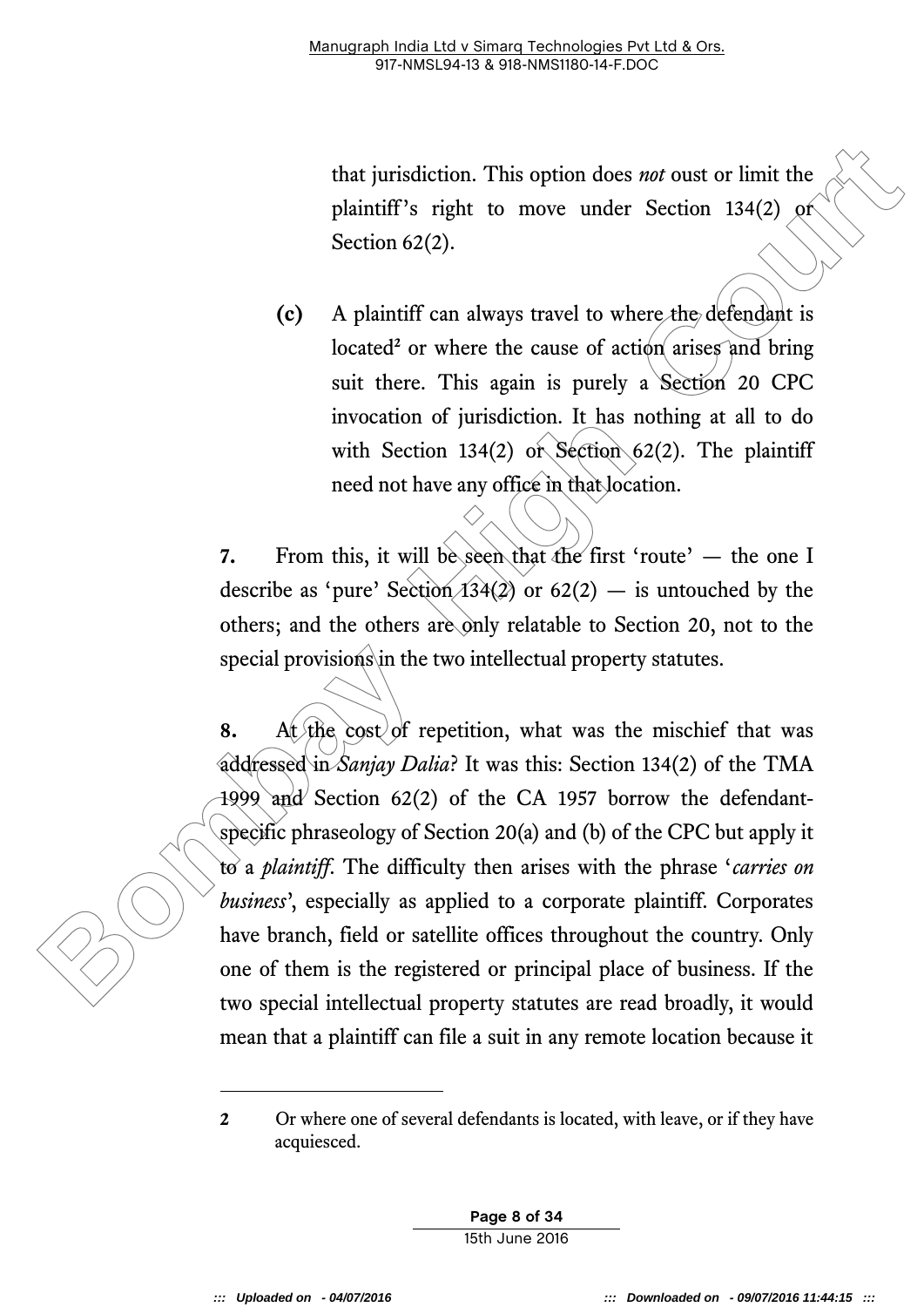Corriso on business' there. That, the *Sanjay Dalia* court said, was<br>never the legislative intent. True, an infringer should know the risk<br>the runs, viz., that he will be forced to go to where the plaintiff is, but<br>this sh 'carries on business' there. That, the *Sanjay Dalia* court said, was never the legislative intent. True, an infringer should know the risk he runs, viz., that he will be forced to go to where the plaintiff is, but this should be read to mean the jurisdictional location of plaintiff's registered office or principal place of business, not its  $\frac{1}{x}$  flung satellite office. But this does not and cannot mean that the plaintiff's right to bring suit in the jurisdiction of its registered office or principal place of business is in any way curtailed or fettered.

**9.** I turn now to the statutory provisions. Section 20 of the Code of Civil Procedure, 1908 reads thus:

"**20. Other suits to be instituted where Defendants reside or cause of action arises**.— Subject to the limitations aforesaid, every suit shall be instituted in a Court within the local limits of whose jurisdiction-

> (a)  $\diagdown$  the Defendant, or each of the Defendants  $\langle$  where there are more than one, at the time of the commencement of the suit, actually and voluntarily resides, or carries on business, or personally works for gain; or

> (b) any of the Defendants, where there are more than one, at the time of the commencement of the suit, actually and voluntarily resides, or carries on business, or personally works for gain, provided that in such case either the leave of the Court is given, or the Defendants who do not reside, or carry on business, or personally work for gain, as aforesaid, acquiesce in such institution; or

> > **Page 9 of 34** 15th June 2016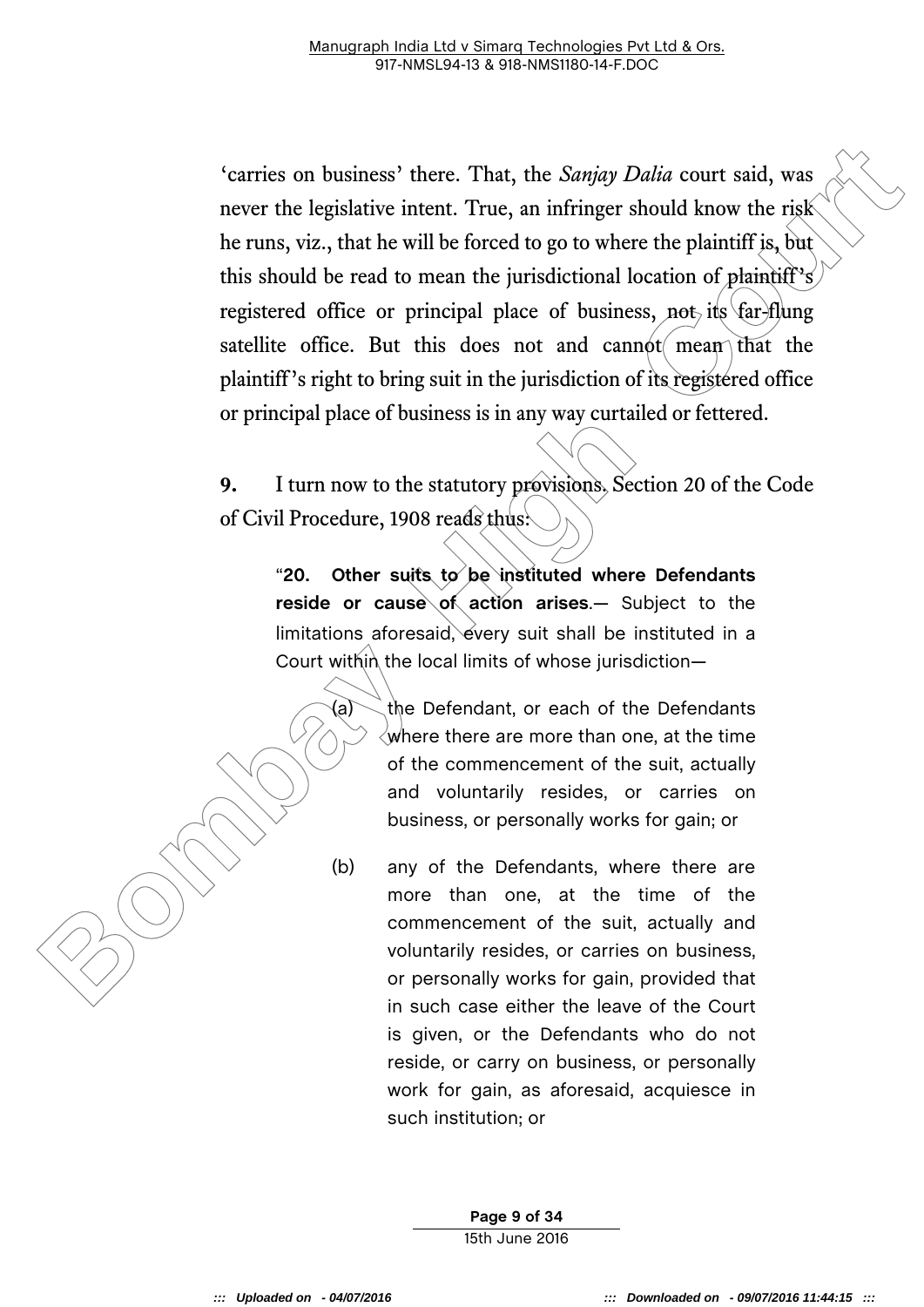(c) the cause of action, wholly or in part, arises.

(c) the cause of action, wholly or in part,<br>
arises.<br> **Boylantotion—A** corporation shall be deemed to<br>
carry on business at its sole or principal office in<br>
India or, in respect of any cause of action arising<br>
of the c, bu *Explanation.—* A corporation shall be deemed to carry on business at its sole or principal office in India or, in respect of any cause of action arising at any place where it has also a subordinate office, at such place."

**10.** Sections 134 of the Trade Marks Act, 1999 and Section 62 of the Copyright Act, 1957 are in *pari materia*. For completeness both are reproduced below:

"**134. Suit for infringement, etc., to be instituted before District Court**.—

(1) No suit—

(a)  $\setminus$  for the infringement of a registered trade mark; or

 $\hat{f}$ (b) $\hat{f}$   $\hat{f}$  relating to any right in a registered trade mark; or

(c) for passing off arising out of the use by the Defendant of any trade mark which is identical with or deceptively similar to the Plaintiff's trade mark, whether registered or unregistered,

shall be instituted in any Court inferior to a District Court having jurisdiction to try the suit.

(2) For the purpose of clauses (a) and (b) of subsection (1), a "District Court having jurisdiction" shall, notwithstanding anything contained in the Code of Civil Procedure, 1908 (5 of 1908) or any

> **Page 10 of 34** 15th June 2016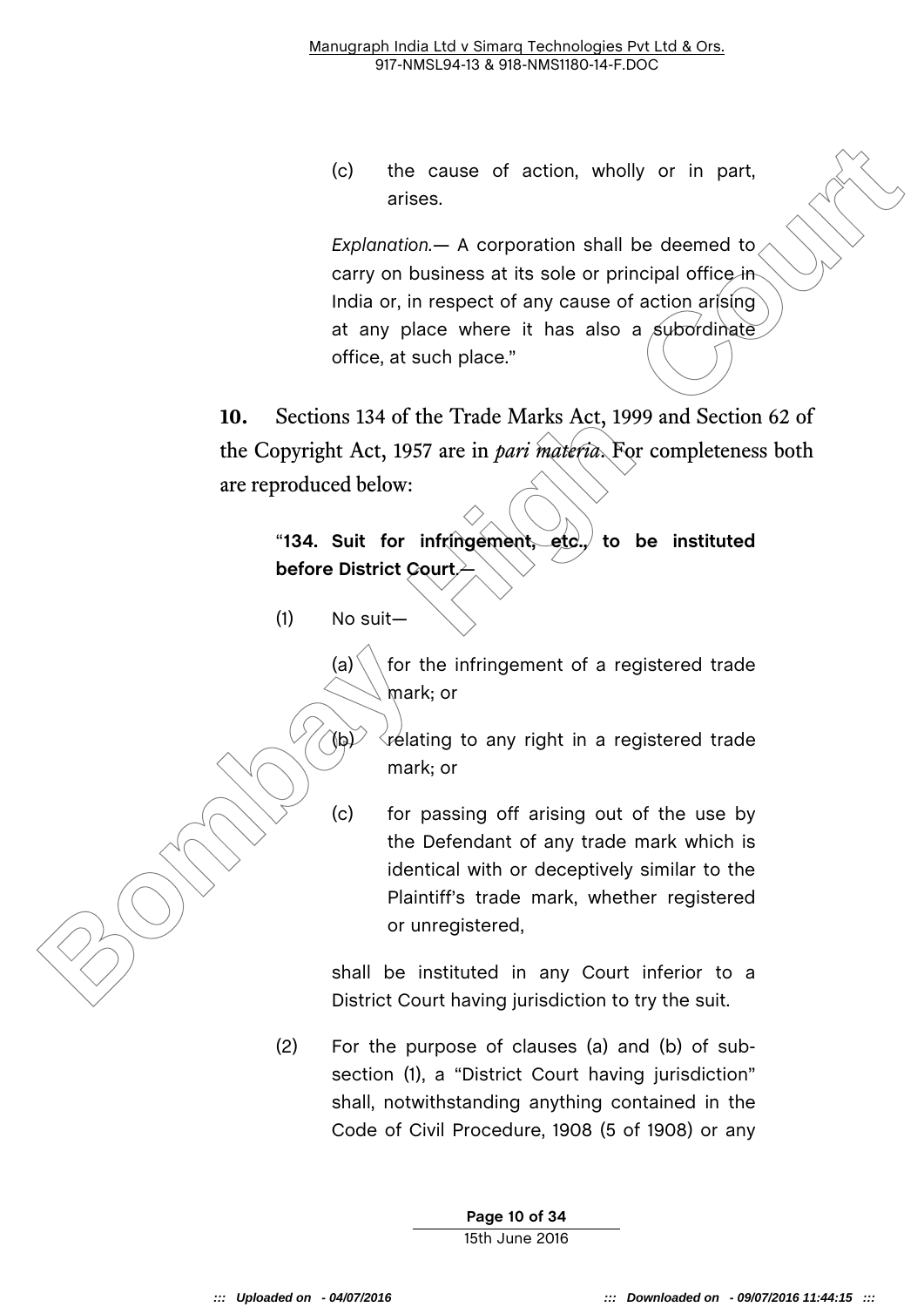other law for the time being in force, include a<br>
District Court within the local limits of whose<br>
jurisdiction, at the time of the institution of the<br>
suit or other proceeding, the person instituting<br>
the suit or proceedi other law for the time being in force, include a District Court within the local limits of whose jurisdiction, at the time of the institution of the suit or other proceeding, the person instituting the suit or proceeding, or, where there are more than one such persons any of them, actually and voluntarily resides or carries on  $\beta$  usiness or personally works for gain.

*Explanation.—* For the purposes of sub-section (1), "person" includes the registered proprietor and the registered user.

#### **11.** Section 62 of the Copyright Act, 1957:

#### "**62. Jurisdiction of Court over matters arising under this Chapter**.*—*

(1) Every suit or other civil proceeding arising under this Chapter in respect of the infringement of copyright in any work or the infringement of any  $\phi$ ther right conferred by this Act shall be instituted in the district Court having jurisdiction.

(2) For the purpose of sub-section (1), a "district Court having jurisdiction" shall, notwithstanding anything contained in the Code of Civil Procedure. 1908 (5 of 1908), or any other law for the time being in force, include a district Court within the local limits of whose jurisdiction, at the time of the other proceeding or, where there are more than one such persons, any of them actually and voluntarily resides or carries on business or personally works for gain.

> **Page 11 of 34** 15th June 2016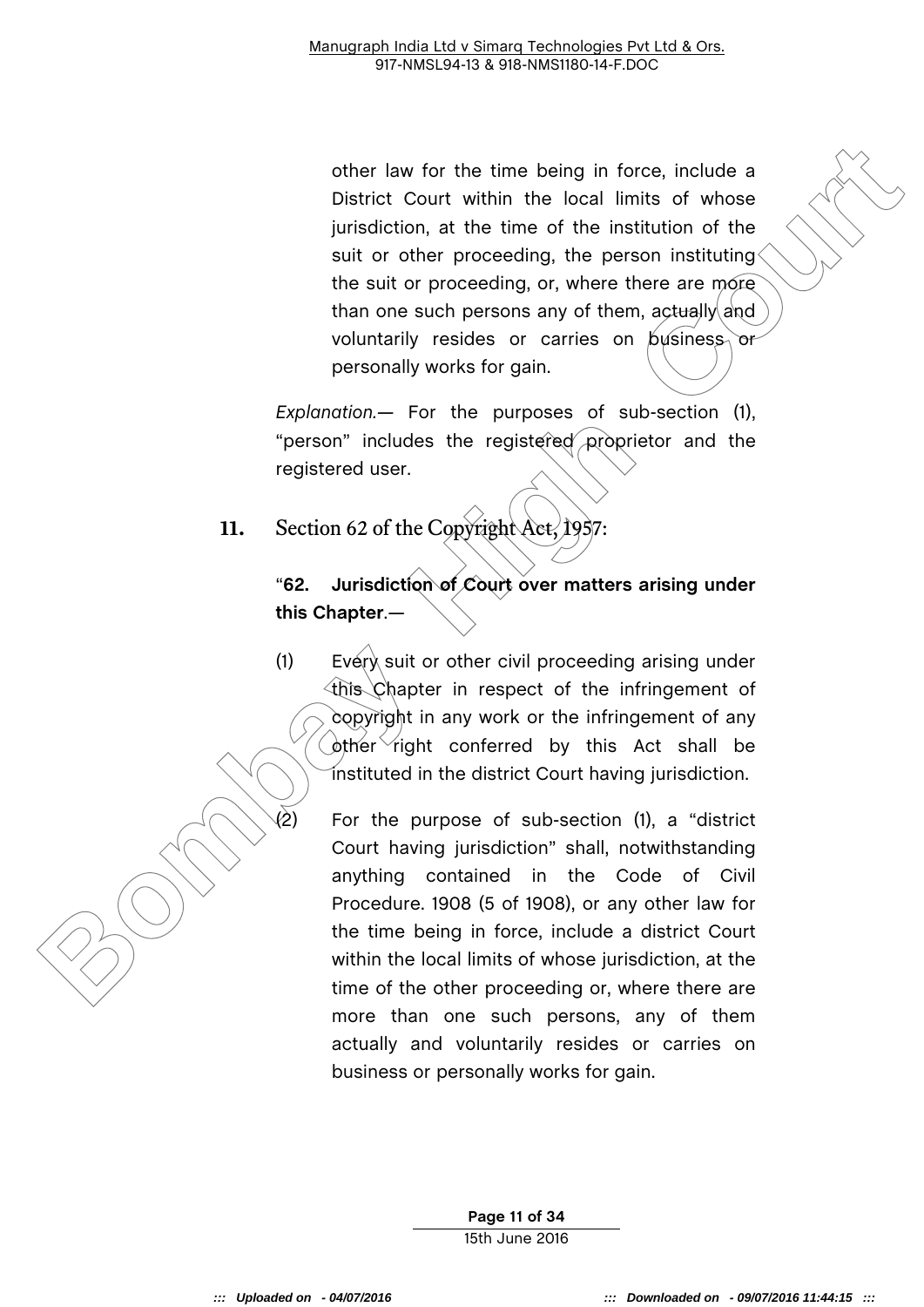**12.** First as to a plain reading Sections 134(2) and 62(2). These sections have, to begin with, a *non obstante* clause that refers to the CPC. However, the important word in those sections is "include". This suggests that the jurisdictional benefit of Sections 134(2) and 62(2) is not exclusive or exclusionary. It is an *additional* benefit or an additional provision, and, as we shall see, this is precisely the finding of the Supreme Court in *Sanjay Dalia*.

12. First as to a plain reading Sections 134(2) and 62(2). These<br>sections have, to begin with, a *non obstante* clause that refers to the<br>CPC. However, the important word in those sections is "include".<br>This suggests that **13.** As I have noted, Section 20 of the CPC deals with the 'ordinary' jurisdictional situs. There is then the explanation to Section 20(c). This is a very interesting explanation. It tells us that when it comes to *defendant* companies, these are deemed to 'carry on business' at their sole or principal office in India; or if they have a subordinate office where the cause of action, then in that place. The important thing about this explanation is that it relates to defendant corporations, not plaintiffs.

**14.** Both Dr. Saraf and Mr. Kirpekar suggest that the law under Section 134(2) of the TMA 1999 and Section 62(2) of the CA 1957 was 'changed' by the Supreme Court in *Sanjay Dalia*. Referring to the 'mischief' I have described above — dishonest plaintiffs bringing suit in remote locations where there was neither defendant nor cause of action — they say that it was to prevent this abuse that the Supreme Court interpreted Sections 134(2) and 62(2) as it did. According to them, a plaintiff can no longer file a suit in the District Court within the jurisdiction of which the plaintiff has its registered or principal office, if the plaintiff also has another (satellite) office at another location, and which is the situs of either the defendant or the cause of action (or both). In short, their submission is that no

> **Page 12 of 34** 15th June 2016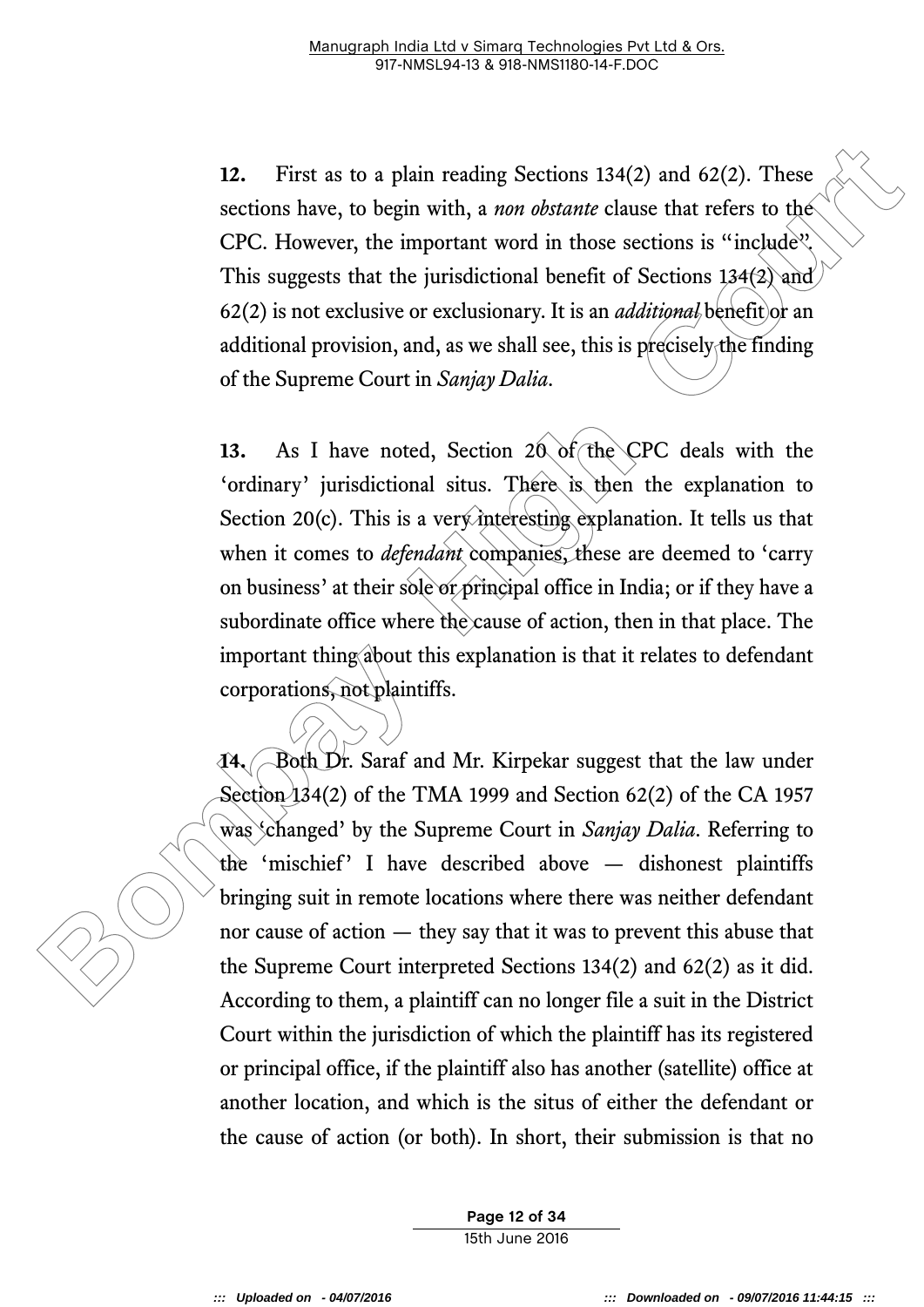plaintiff can bring suit under section 134(2) or 62(2) at the place where it has its cause of action with nothing further. That privilege is now constrained. If it is shown that the plaintiff has another office where the defendant carries or business or resides, or where the cause of action has arisen, then the plaintiff *must* file the suit in that other location; the Section 134(2) and 62(2) routes are shut to such a plaintiff.

**15.** Both Dr. Saraf and Mr. Kirpekar rely extensively on the Supreme Court's decision in *Sanjay Dalia* in support of this proposition. They have also referred to the two decisions of the Delhi High Court, one of a learned Single Judge and the second of a Division Bench in Appeal.  $\overrightarrow{\mathrm{I}}$  N will consider both these decisions presently.

plaintiff can bring suit under section 134(2) or 62(2) at the place<br>where it has its cause of action with nothing further. That privilege<br>is now constrained. If it is shown that the plaintiff has another effect<br>where the **16.** It is necessary, I think, to first understand the circumstances in which the Supreme Court was required to decide the *Sanjay Dalia*'s case. The Supreme Court had before it two matters. The first, Civil Appeal Nos. 10643-10644 of 2010, arose from suits filed by the Indian Performing Rights Society Limited ("**IPRS**") to prevent copyright infringement by Sanjay Dalia, i.e., to restrain him from using the copyright work without license. Mr. Sanjay Dalia owned (or owns) cinema halls in Maharashtra and Mumbai where infringement was alleged. The entire cause of action arose in Mumbai. Yet IPRS brought suits in Delhi where it also happened to have an office. The second matter before the Supreme Court, Civil Suit FAO (OS) No. 359 of 2007 was filed in the Delhi High Court on the basis that the Plaintiff in that suit had a branch office in Delhi. The Plaintiff's head office, however, was in Mumbai and the

> **Page 13 of 34** 15th June 2016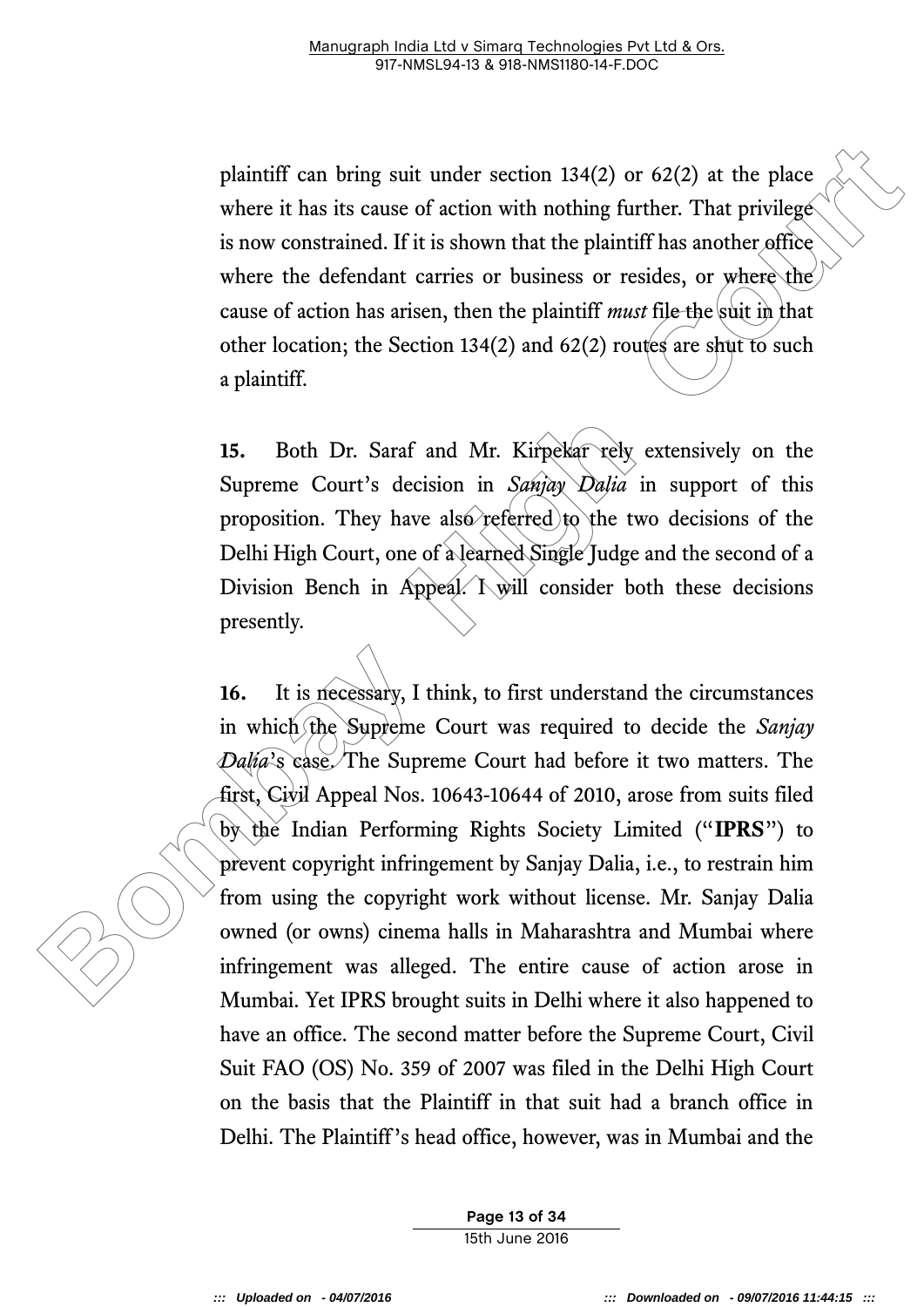Defendant objected to jurisdiction being exercised by the Delhi High Court, saying that the suit should have been filed in the Mumbai High Court. The third matter appears to have been Civil Appeal arising out of SLP (C) No. 8253 of 2013 for trade mark infringement. The Plaintiff, a corporate proprietor of the magazine "Vogue India" has its registered office in Mumbai, where the magazine was processed and published. The Plaintiff also had a branch office in Delhi and on that basis sought to file the suit within the jurisdiction of that Court.

Defendant objected to jurisdiction being exercised by the Delhi High<br>Court, saying that the suit should have been filed in the Mumbat<br>High Court. The third matter appears to have been Civil Appeal<br>arising out of SLP (C) N **17.** This was the factual conspectus before the Supreme Court. The rival contentions on behalf of the Appellants are set out in paragraphs 5, 6 and  $\gamma$  of the SCC report. On behalf of the respondents, it was submitted *inter alia* that the mischief rule of Heydon's case<sup>3</sup> ought to be invoked to prevent harassment of the defendants and abuse of statutory provisions, i.e., forcing them to travel to distant locations where absolutely nothing had happened only because the Plaintiff had a satellite or branch office there. After setting out the necessary statutory provisions, the Supreme Court also had occasion to note certain portions of the Parliamentary Debates on the Copyright Act, 1957. These are debates of the Copyright Committee. They are most instructive. Paragraph 13 of the SCC report reads:

"13. The following portion of the Parliamentary Debates as to the Copyright Act has been relied upon:

**3** (1584) 3 Co Rep 7a : 76 ER 637

**Page 14 of 34** 15th June 2016

-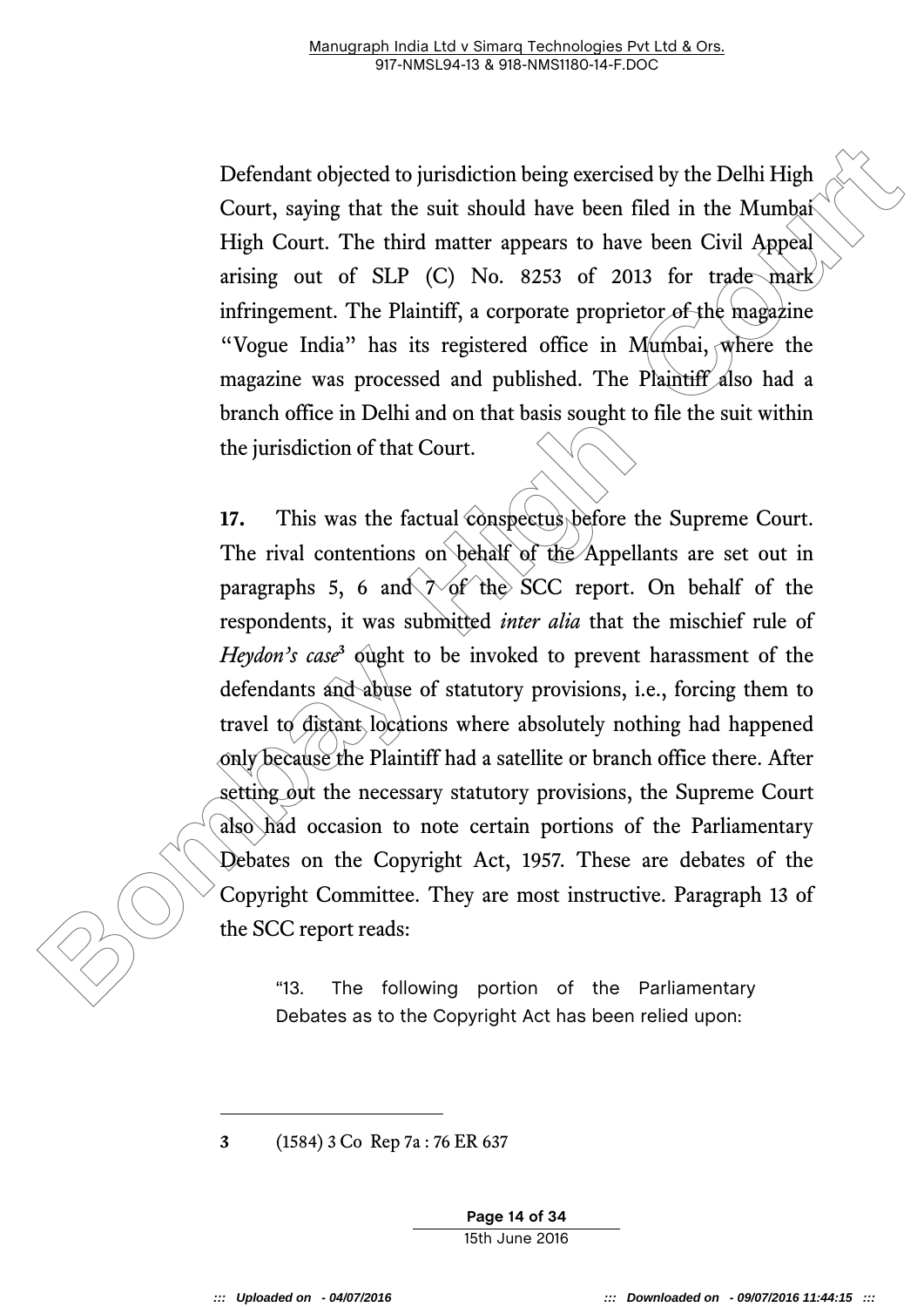**Both P. Trikomdos: Critinarily it should fall within the pindication of the court where the infrining copy was published. But there is nothing to prevent Parilament from making a law, as for instance in the case of cho** '*Shri P. Trikamdas*: **Ordinarily it should fall within the jurisdiction of the court where the infringing copy was published.** But there is nothing to prevent Parliament from making a law, as for instance in the case of divorce, and saying that the cause of action may also arise at any place where the author resides or where the original publication took place, **so that you could drag the infringer to that court. Instead of making the another run all over the country facing the infringer, the right may be given to the injured party — the author — to sue the man in the place where the author resides or where the first copy was published.**

*Dr. Raghubir Sinh: So you agree to that?* 

*Shri P. Trikamdas: Yes, and I am obliged to you for* asking me that question.

*Dr. Raghubir Sinh*: Does Mr. Masani too approve of it?

*Shri Masani*: Yes.

*Shri P. Trikamdas*: **It is desirable also because it may act as a deterrent on the infringer when he knows that he may have to go a few hundred miles off to a High Court where the author lives or where the book got published first.**"

(*Emphasis added*)

**18.** Both sides have referred extensively to the observations of the Supreme Court in paragraphs 14 to 22, 38, 40 and 52 of the SCC report. Dr. Saraf and Mr. Kirpekar lay particular emphasis on the observations of the Supreme Court in paragraph 14. But in this paragraph the Supreme Court itself accepted that Sections 62(2) 134(2) created **an additional forum** by including a District Court

> **Page 15 of 34** 15th June 2016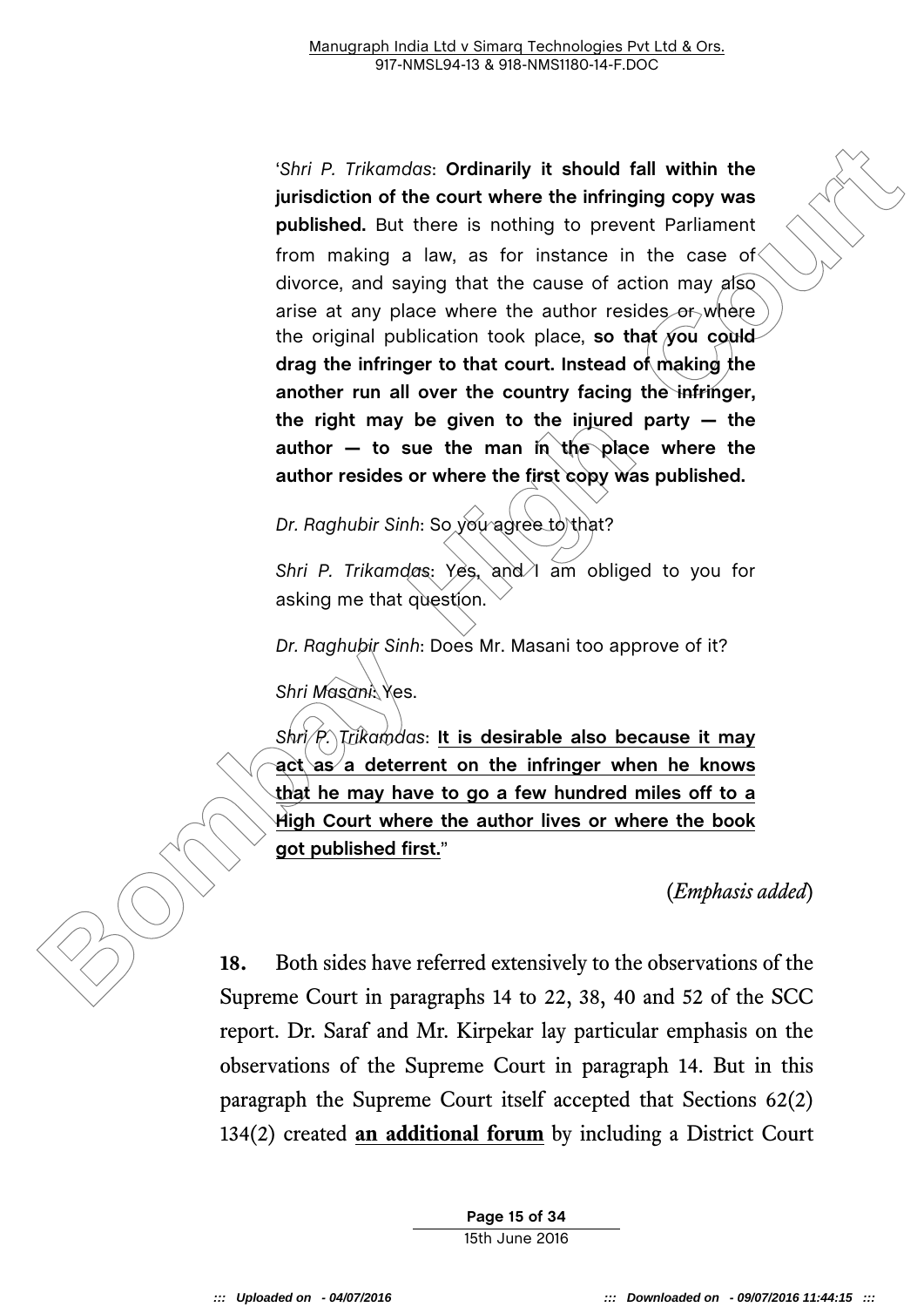within whose limit **the plaintiff actually and voluntarily resides**. Clearly this is as it must be, for Section 20 does not contemplate the location or situs of the plaintiff as a criterion for jurisdiction selection. Just as Section 20 of the CPC is plaintiff-independent, Sections 134(2) and 62(2) are defendant-independent (and cause of action-independent as well). Thus, Section 134(2) and 62(2) reverse the ordinary law governing jurisdiction.

within whose limit the plaintiff actually and voluntarily resides.<br>Clearly this is as it must be, for Section 20 does not contemplate the<br>location or situs of the plaintiff as a criterion for jurisdiction<br>selection. Just 19. In the cases before the Supreme Court, the entire cause of action had arisen within the jurisdiction of the court where the principal place of business of the Plaintiff was situated; yet the Plaintiffs all sought to sue elsewhere. I find that the portions that Dr. Saraf and Mr. Kirpekar highlight do not support their propositions. For instance, the last sentence of paragraph 14 and the whole of paragraph 15 relate to corporate defendants (covered by the explanation to Section 20 of the CPC), and not to plaintiffs in a trade mark or a copyright action at all.

"14.) ... Thus, 'corporation' can be sued at a place having its sole or principal office and where cause of action wholly or in part, arises at a place where it has also a subordinate office at such place.

15. Learned author Mulla in the Code of Civil Procedure, 18th Edn., has observed that under clauses (a) to (c) of section 20, Plaintiff has a choice of forum to institute a suit. The intendment of the Explanation to section 20 of the Code of Civil Procedure is that once the corporation has a subordinate office in the place where the cause of action arises wholly or in part, it cannot be heard to say that it cannot **be sued** there because it did not carry on business at that place. The

> **Page 16 of 34** 15th June 2016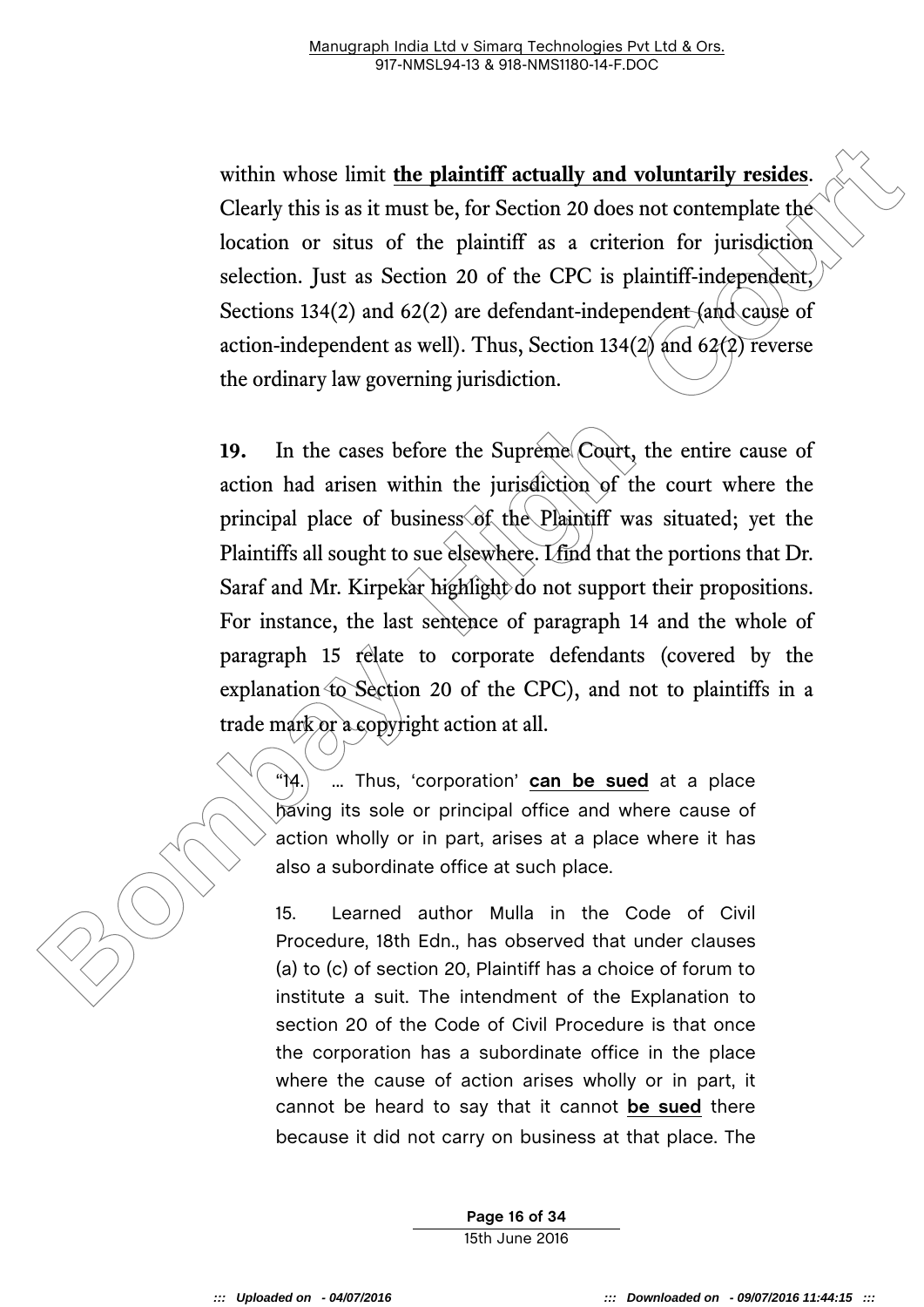linking of the place with the cause of action in the Explanation where subordinate office of the corporation is situated is reflective of the intention of the Legislature and such a place has to be the place of the filing of the suit and not the principal place of business. **Ordinarily the suit has to be filed at the place where there is principal place of business of the corporation**.

(*Emphasis added*)

**20.** The emphasized portions make it clear that the reference here was to a corporate defendant, not a corporate plaintiff. If there was any doubt about what the Supreme Court intended, I imagine it is put to rest by paragraph 18:

If include the place with the cause of action in the Explanation where substrated is reflected of the internation of the internation of the substrated is reflected of the internation of the substrated is reflected and one 18. On a due  $\partial \phi$  anxious consideration of the provisions contained in section 20 of the CPC, section 62 of the Copyright Act and section 134 of the Trade Marks Act, and the object with which the latter provisions have been enacted, **it is clear that if a cause of action has arisen wholly or in part where the Plaintiff is residing or having its principal office/carries on business or personally works for gain, the suit** *can* **be filed at such place/s**. **Plaintiff(s) can also institute a suit at a place where he is residing, carrying on business or personally works for gain** *de hors* **the fact that the cause of action has not arisen at a place where he/they are residing or any one of them is residing, carries on business or personally works for gain.** However, this right to institute suit at such a place has to be read subject to certain restrictions, such as in case **Plaintiff is residing or carrying on business at a particular place/having its head office and at such place cause of action has** 

> **Page 17 of 34** 15th June 2016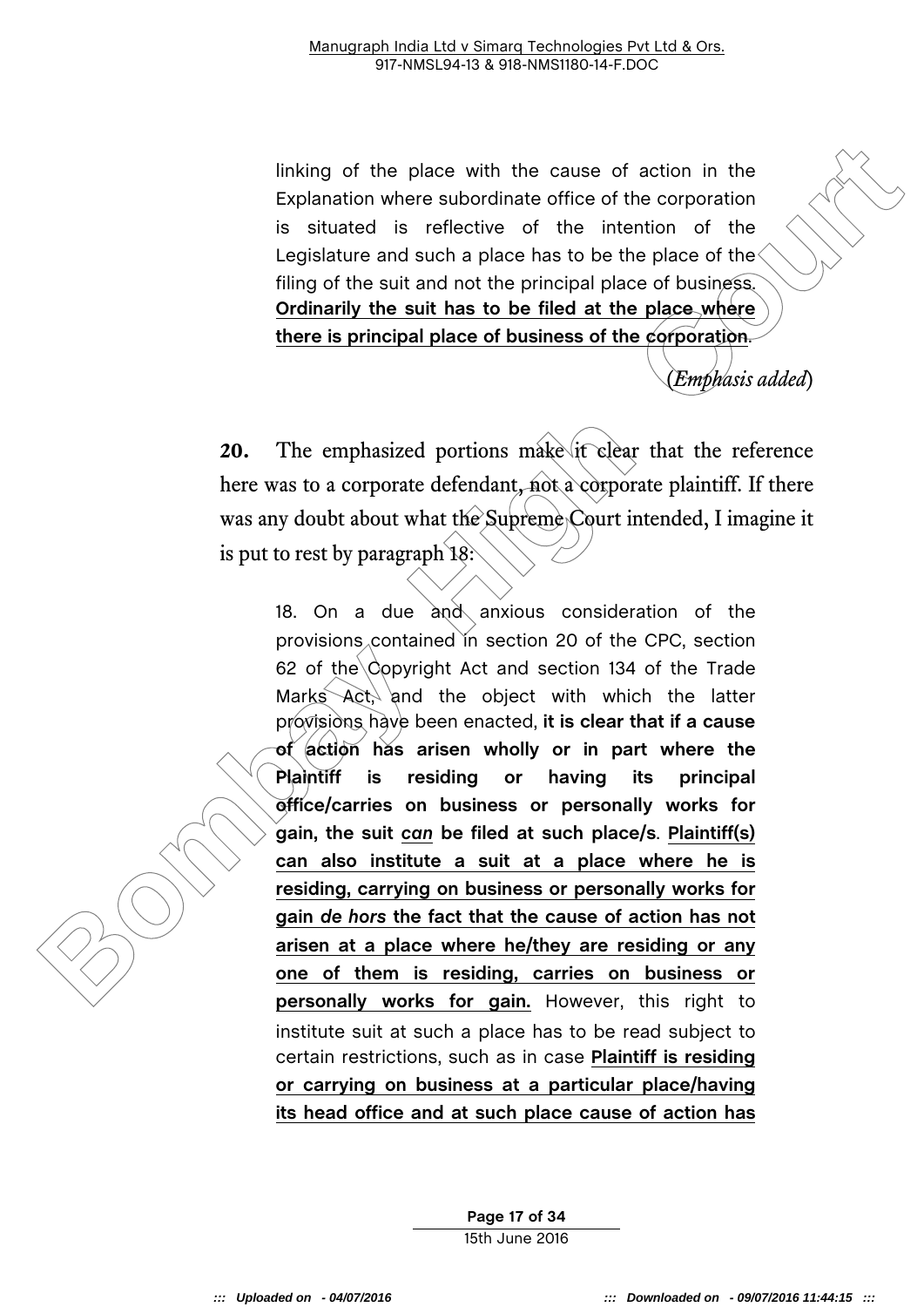**Box arisen wholly or in part, Plaintiff cannot ignore**<br> **Bourhage and on the guide that he is carrying on**<br> **Business at other far flung places also. The very**<br> **Business at other far flung places also. The very**<br> **Bouris also arisen wholly or in part, Plaintiff cannot ignore such a place under the guise that he is carrying on business at other far flung places also. The very intendment of the insertion of provision in the Copyright Act and Trade Marks Act is the convenience of the Plaintiff.** The rule of convenience of the parties has been given a statutory expression in section 20 of the CPC as well. The interpretation of provisions has to be such which prevents the mischief of causing inconvenience to parties.

**21.** Now this paragraph shows that there were four distinct scenarios.

- **(a)** The first portion is in the words "it is clear that if a cause of action has arisen wholly or in part where the Plaintiff is residing or having its principal office/carries on business or personally works for gain, the suit *can* be filed at such place/s". This is a pure Section 20(c) jurisdictional choice. It also says *can*, not *must*. There is the element of choice.
- **(b)** That choice finds recognition in the second portion, with the words "Plaintiff(s) can also institute a suit at a place where he is residing, carrying on business or personally works for gain *de hors* the fact that the cause of action has not arisen at a place where he/they are residing or any one of them is residing, carries on business or personally works for gain." This is a reference to a pure Section  $134(2)$  or  $62(2)$

**Page 18 of 34** 15th June 2016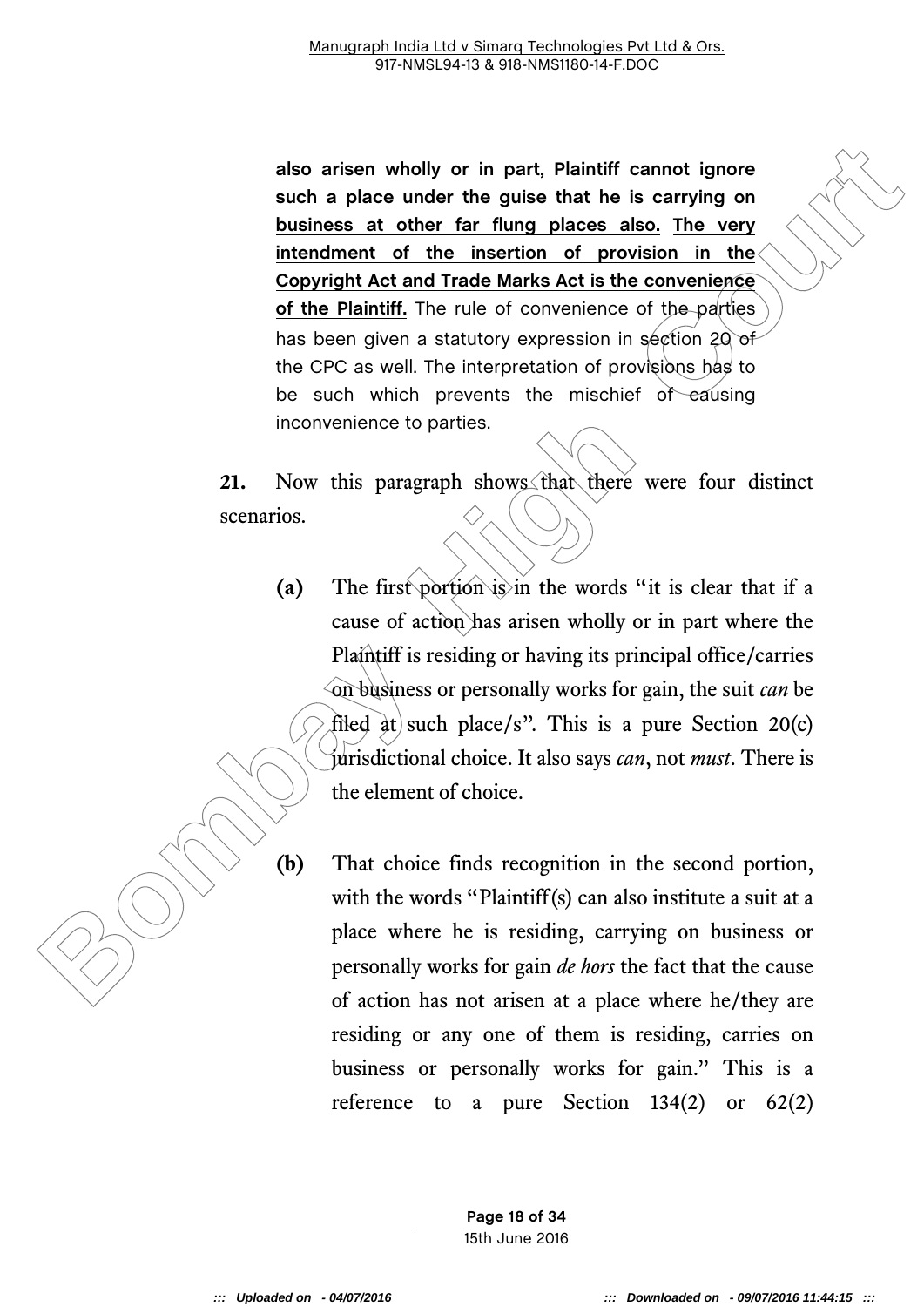jurisdictional choice of forum — entirely *de hors* the cause of action or the situs of the defendant.

jurisdictional choice of forum — emirely *de hors* the cause of action or the situs of the defendant.<br> **Co** The third portion deals with the mischief that faced the Superme Court: "Plaintiff is residing by derivation on b **(c)** The third portion deals with the mischief that faced the Supreme Court: "Plaintiff is residing or carrying on business at a particular place/having its head office and at such place cause of action has also arisen wholly or in part, Plaintiff cannot ignore such a place under the guise that he is carrying on business at other far flung places also." This was therefore a situation where the plaintiff had its head office or registered office at a place where the cause of action also arose but it chose to ignore all that and brought suit at the situs of a satellite office where nothing at all had happened and where none of the defendants resided or worked. That, the Supreme Court said, was not the legislative mandate of Section 62(2) or 134(2).

**22.** Dr. Saraf's and Mr. Kirpekar's arguments also overlook the Supreme Court's finding that "the very intendment of the insertion of provision in the Copyright Act and Trade Marks Act is the convenience of the Plaintiff" , a matter that is reflected in the Copyright Committee debates. It is therefore in this background that we must see paragraphs 19, 20 and 21 of *Sanjay Dalia*.

19. **The intendment of the aforesaid provisions inserted in the Copyright Act and the Trade Marks Act is to provide a forum to the Plaintiff where he is residing, carrying on business or personally works for gain. The object is to ensure that the Plaintiff is not** 

> **Page 19 of 34** 15th June 2016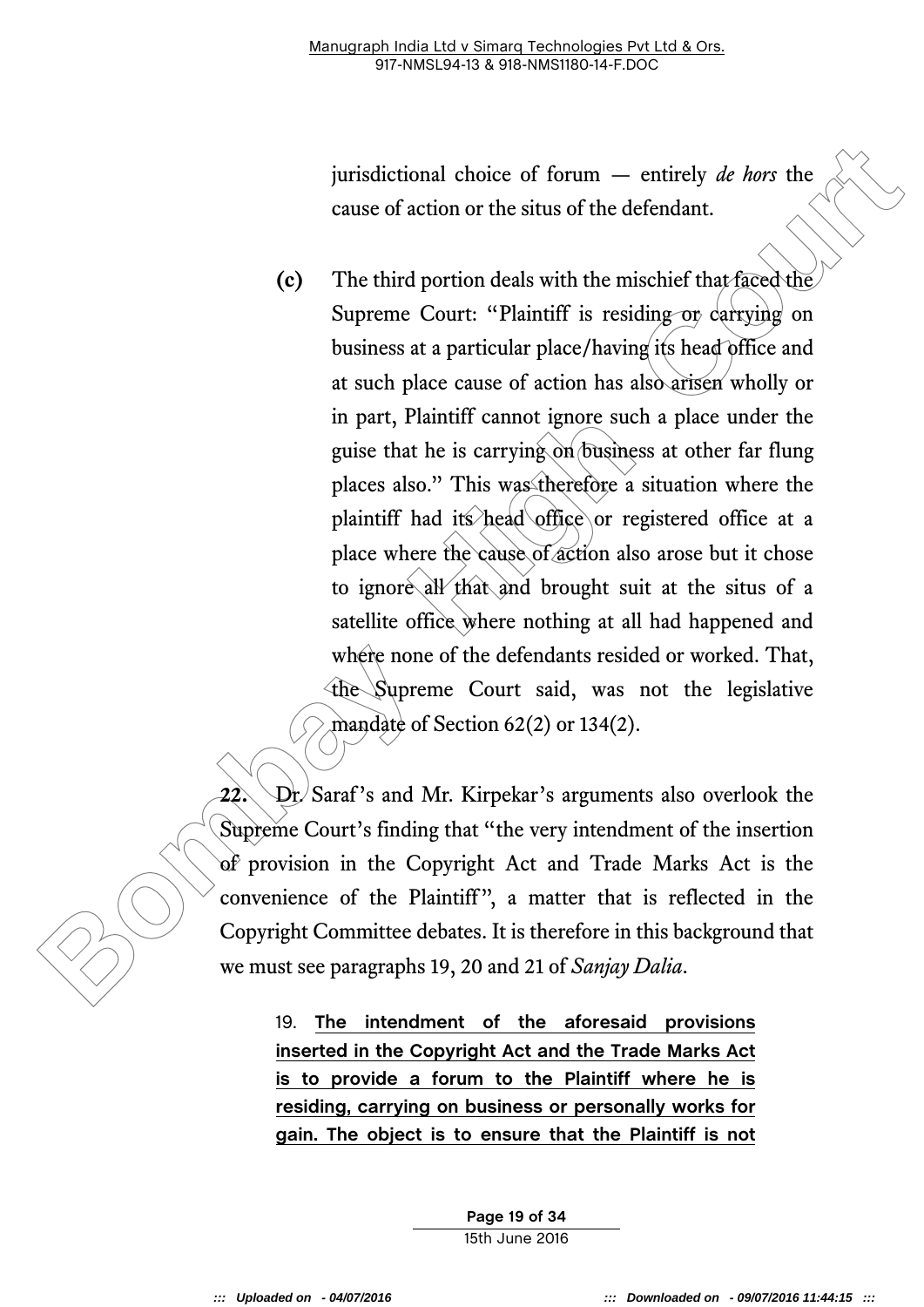deterred from instituting infringement proceedings<br>
Theseasse the court in which proceedings or to be<br>
instituted is at a considerable distance from the place<br>
of their ordinary residence." The impediment created<br>
to the H **deterred from instituting infringement proceedings "because the court in which proceedings are to be instituted is at a considerable distance from the place of their ordinary residence"**. **The impediment created to the Plaintiff by section 20 C.P.C. of going to a place where it was not having ordinary residence or principal place of business was sought to be removed by virtue of the aforesaid provisions of the Copyright Act and the Trade Marks Act.** *Where the Corporation is having ordinary residence/principal place of business and cause of action has also arisen at that place, it has to institute a suit at the said place and not at other places.* **The provisions of section 62 of the Copyright Act and section 134 of the Trade Marks Act never intended to operate in the field where the Plaintiff is having its principal place of business at a particular place and the cause of action has also arisen at that place so as to enable it to file a suit at a distant place where its subordinate office is situated though at such place no cause of action has arisen.** Such interpretation would cause great harm and would be juxtaposed to the very legislative intendment of the provisions so enacted.

20. In our opinion, in a case where cause of action has arisen at a place where the Plaintiff is residing or where there are more than one such persons, any of them actually or voluntarily resides or carries on business or personally works for gain **would oust the jurisdiction of other place where the cause of action has not arisen though at such a place, by virtue of having subordinate office, the Plaintiff instituting a suit or other proceedings might be carrying on business or personally works for gain.**

> **Page 20 of 34** 15th June 2016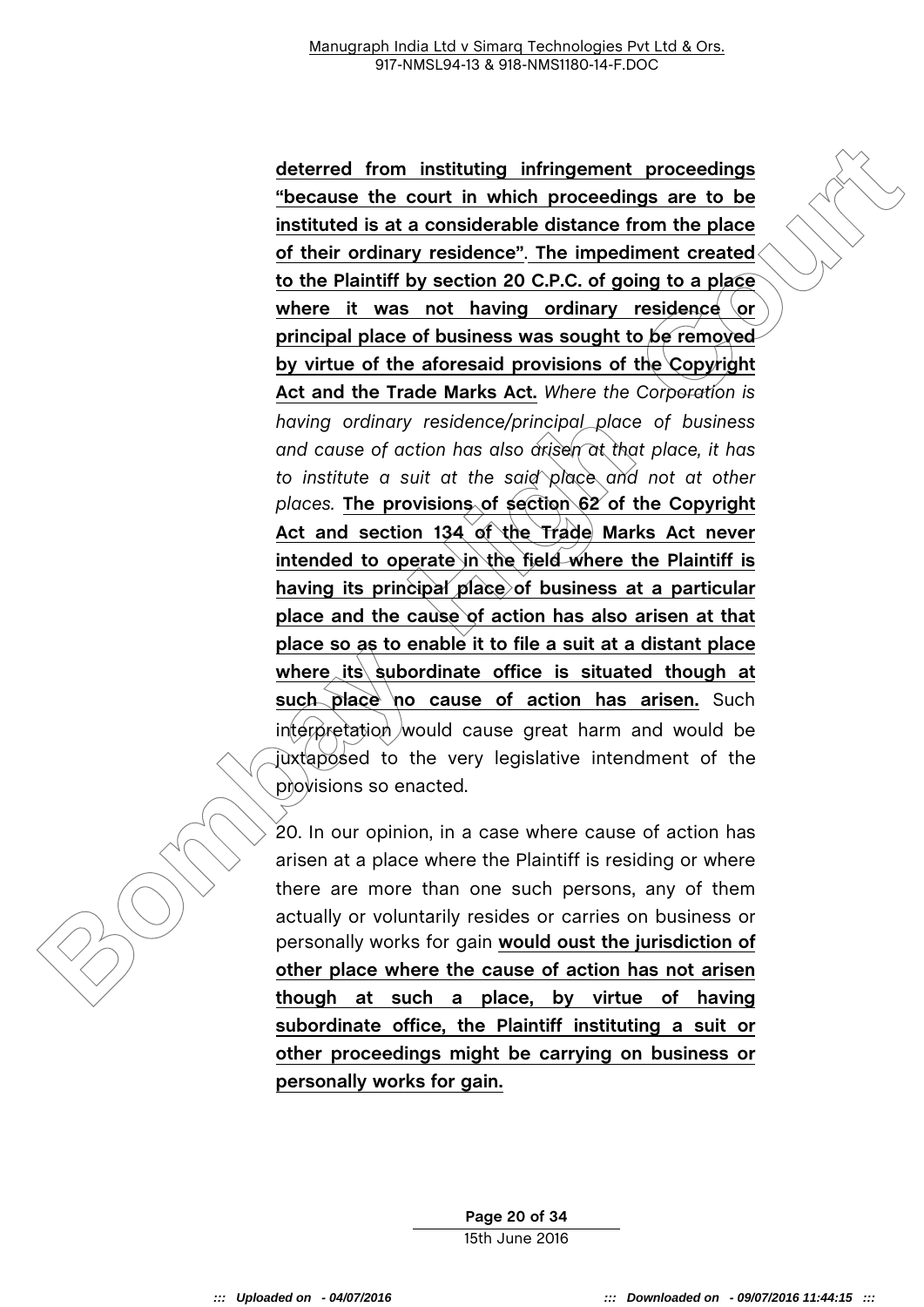21. At the same time, the provisions of section 82 of the<br>
Copyright Act and section 134 of the Trade Mark Act<br>
have removed the embargo of suing at place of<br>
accrual of cause of action wholly or in part, with<br>
regard to 21. At the same time, the provisions of section 62 of the Copyright Act and section 134 of the Trade Marks Act **have removed the embargo of suing at place of accrual of cause of action wholly or in part, with regard to a place where the Plaintiff or any of them ordinarily resides, carries on business or personally works for gain. We agree to the aforesaid extent the impediment imposed under section 20 of the CPC to a Plaintiff to institute a suit in a court where the Defendant resides or carries on business or where the cause of action wholly or in part arises, has been removed.** But the right is subject to the rider *in case Plaintiff resides or has its principal place of business/carries on business or personally works for gain at a place where cause of action has also arisen, suit should be filed at that place not at other places where Plaintiff is having branch offices etc*.

(*Emphasis added*)

23. Dr. Saraf and Mr. Kirpekar read the italicized portions as being a Supreme Court-mandated curtailing of Sections 134(2) and 62(2). L cannot agree with this. In paragraph 19, the italicized portion is to be read with the next sentence, not plucked out in isolation. The sentence "Where the Corporation is having ordinary residence/principal place of business and cause of action has also arisen at that place, it has to institute a suit at the said place and not at other places" is followed by this: "The provisions of section 62 of the Copyright Act and section 134 of the Trade Marks Act never intended to operate in the field where the Plaintiff is having its principal place of business at a particular place and the cause of action has also arisen at that place so as to enable it to file a suit at a

> **Page 21 of 34** 15th June 2016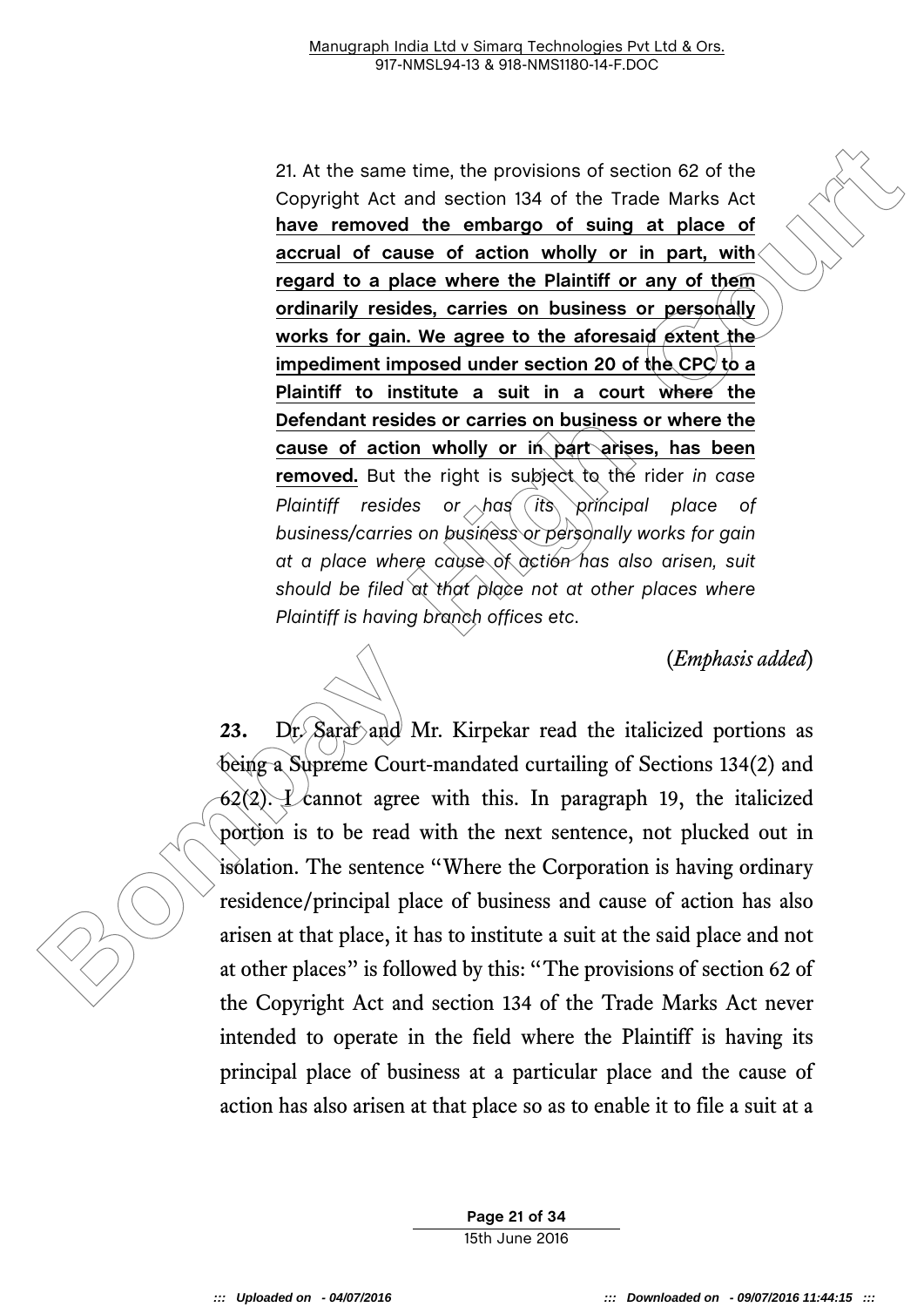distant place where its subordinate office is situated though at such<br>place no cause of action has arisen." Reading only the first renders<br>the scoond entirely otiose. No judgment can or should be read like<br>this. Similarly distant place where its subordinate office is situated though at such place no cause of action has arisen." Reading only the first renders the second entirely otiose. No judgment can or should be read like this. Similarly, the italicized portion of paragraph 21, it must be read in context too of what it was the Supreme Court was addressing. "in case Plaintiff resides or has its principal place of business/carries on business or personally works for gain at a place where cause of action has also arisen, suit should be filed at that place not at other places where Plaintiff is having branch offices etc." only means that no suit can be filed at a site office, one that is not the registered or principal office, and at the location of which there is neither defendant nor cause of action. That, the Supreme Court said, is an abuse of the provision.

**24.** Mr. Kadam and Mr. Kane are, for their part, correct in also pointing out that the interpretation canvassed by Dr. Saraf and Mr. Kirpekar introduces multiple ambiguities where there are none. For instance, paragraph 23 says in terms that the judgments in appeal did not take away the *additional forum and fundamental basis* of conferring the right and advantage provided by Sections 62(2) and 134(2).

**25.** Then come paragraphs 25 and 26 and these, to my mind, put the matter beyond all doubt.

25. Considering the first aspect of aforesaid principle, the common law which was existing before the provisions of law were passed was section 20 of the CPC. It did not provide for the Plaintiff to institute a suit except in accordance with the provisions contained

> **Page 22 of 34** 15th June 2016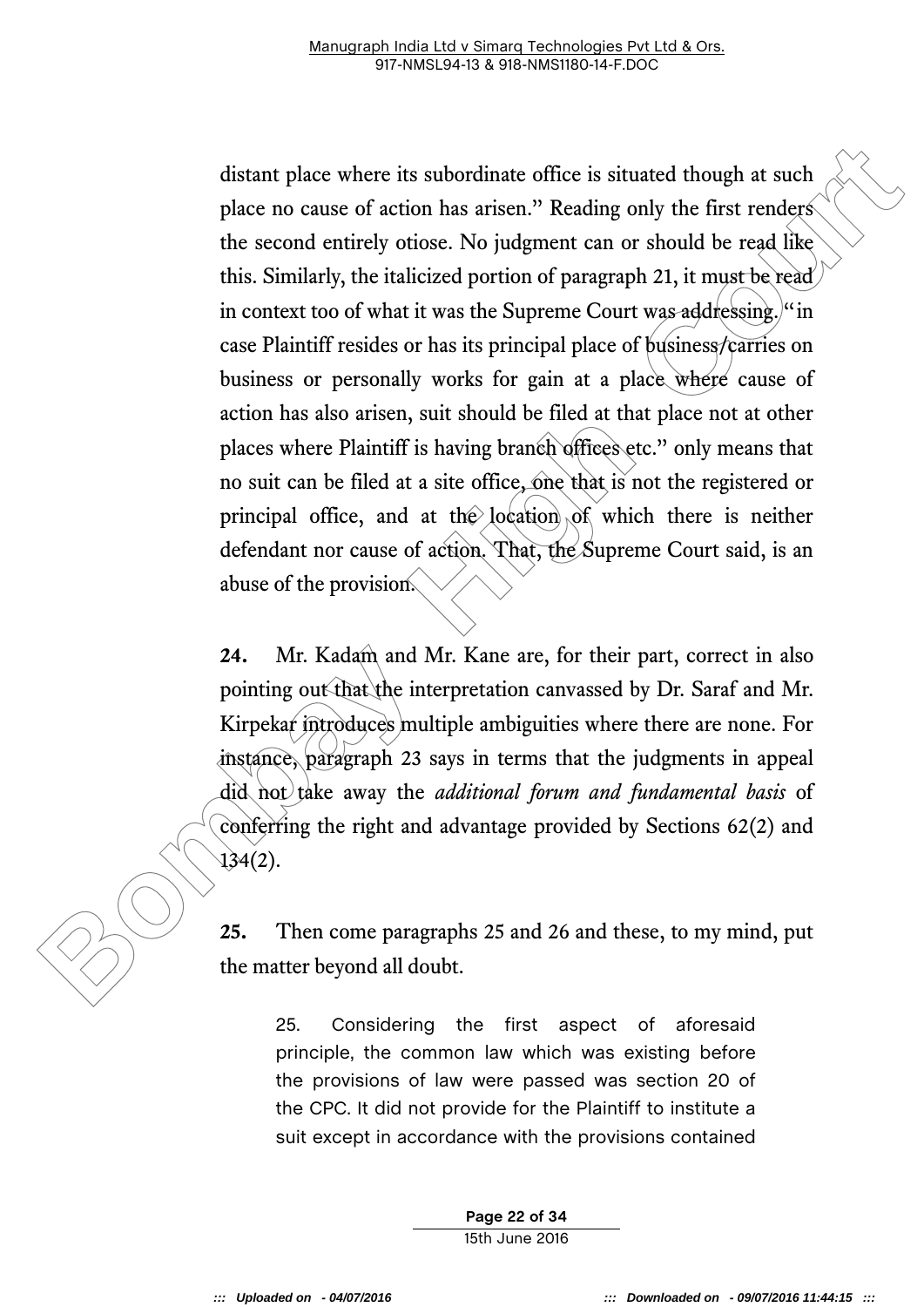in section 20. The defect in existing law was<br>inconvenience/deference caused to the authors<br>sufficing from financial constantins on account of<br>sufficing from financial constantins on account of<br>having to vindicate their in in section 20. The defect in existing law was inconvenience/deterrence caused to the authors suffering from financial constraints on account of having to vindicate their intellectual property rights at a place far away from their residence or the place of their business. The said mischief or defect in the existing law which did not provide for the Plaintiff to sue at a place where he ordinarily resides or carries on business or personally works for gain, was sought to be removed. **Hence, the remedy was provided incorporating the provisions of section 62 of the Copyright Act. The provisions enabled the Plaintiff or any of them to file a suit at the aforesaid places. But if they were residing or carrying on business or personally worked for gain already at such place, where cause of action has arisen, wholly or in part, the said provisions have not provided additional remedy to them to file a suit at a different place.** The said provisions never intended to operate in that field. *The operation of the provisions was limited and their objective was clearly to enable the Plaintiff to file a suit at the place where he is ordinarily residing or carrying on business etc., as enumerated above, not to go away from such places.* **The Legislature has never intended that the Plaintiff should not institute the suit where he ordinarily resides or at its Head Office or registered office or where he otherwise carries on business or personally works for gain where the cause of action too has arisen and should drag the Defendant to a subordinate office or other place of business which is at a far distant place under the guise of the fact that the Plaintiff/corporation is carrying on business through branch or otherwise at such other place also. If such an interpretation is permitted, as rightly submitted on behalf of the Respondents, the abuse of** 

> **Page 23 of 34** 15th June 2016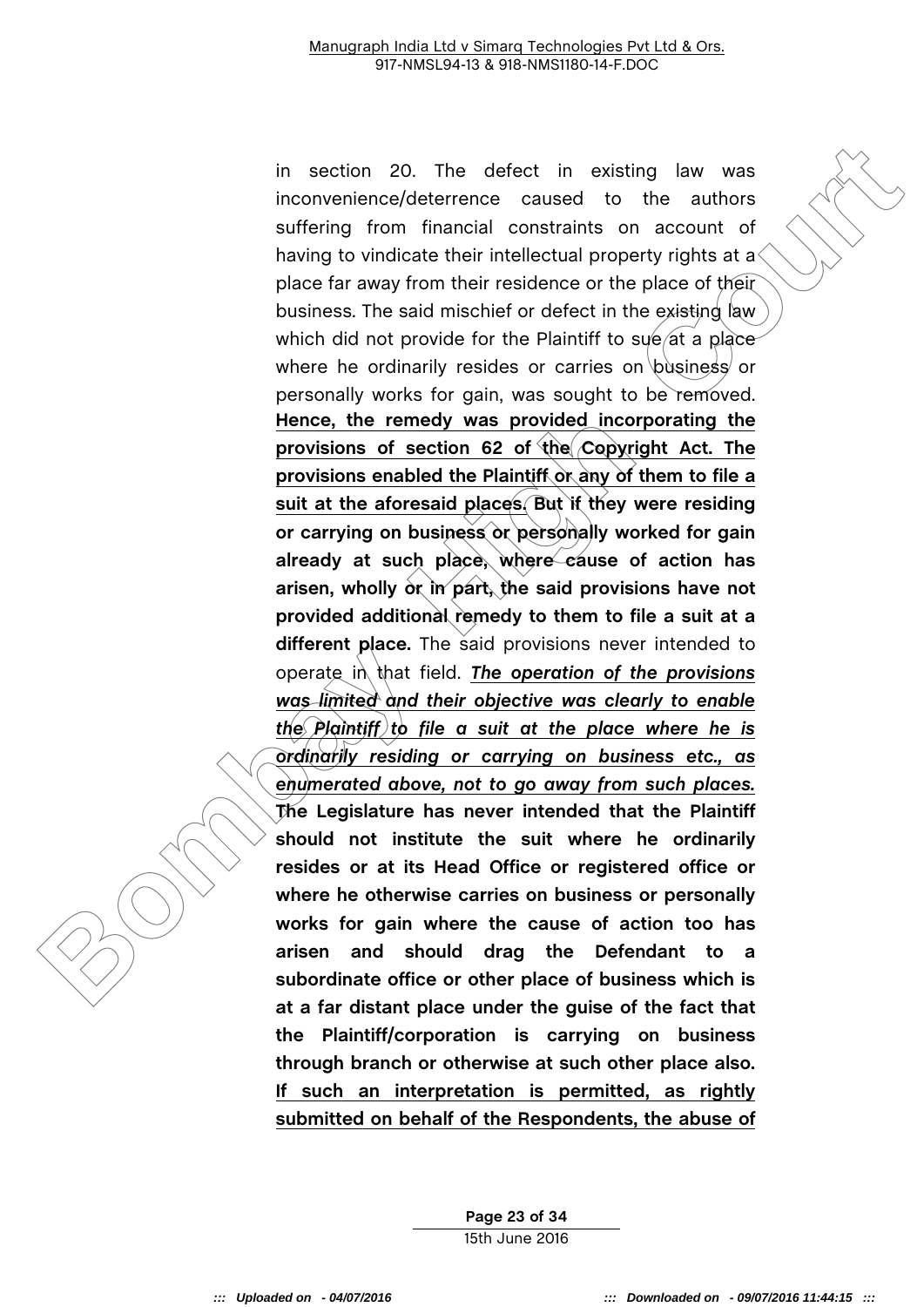**Box and the provision will take place.** Corporations and big<br>conglomerates etc. might be having several<br>subordinate offices throughout the courtry,<br>interpretation otherwise would permit them to institute<br>immigrement proce **the provision will take place.** Corporations and big conglomerates etc. might be having several subordinate offices throughout the country. Interpretation otherwise would permit them to institute infringement proceedings at a far flung place and at unconnected place as compared to a place where Plaintiff is carrying on their business, and at such place, cause of action too has arisen. In the instant cases, the principal place of business is, admittedly, in Mumbai and the cause of action has also arisen in Mumbai. Thus, the provisions of section 62 of the Copyright Act and section 134 of the Trade Marks Act cannot be interpreted in a manner so as to confer jurisdiction on the Delhi court  $in \ \mathbb{R}$  aforesaid circumstances to entertain such suits. The Delhi-court would have no territorial jurisdiction to entertain it.

26. The avoidance of counter mischief to the Defendant is also necessary while giving the remedy to the Plaintiff under the provisions in question. It was never visualised by the law makers that both the parties would be made to travel to a distant place in spite of the fact that the Plaintiff has a remedy of suing at the place where the cause of action has arisen where he is having head office/carrying on business etc. **The provisions of the Copyright Act and the Trade Marks Act provide for the authors/trade marks holders to sue at their ordinary residence or where they carry on their business.** The said provisions of law never intended to be oppressive to the Defendant. **The Parliamentary Debate quoted above has to be understood in the manner that suit can be filed where the Plaintiff ordinarily resides or carries on business or personally works for gain. Discussion was to provide remedy to Plaintiff at convenient place; he is not to travel away.** *Debate was not to enable Plaintiff*

> **Page 24 of 34** 15th June 2016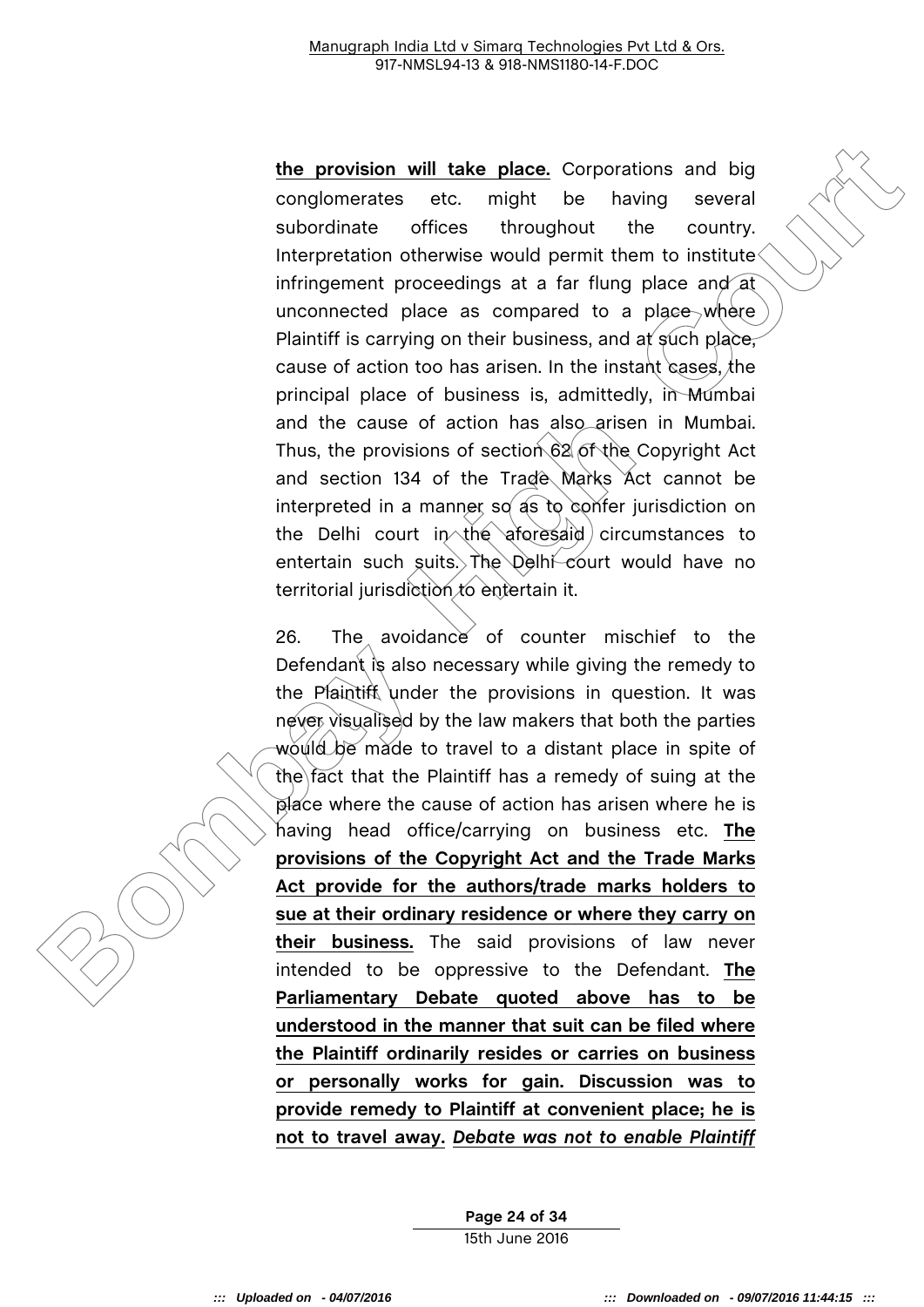**Example 12 Box and the control of the court of the stationary control of the set of restriction of densised and is a subject to the preventive control of the set of the actionary provisions as discussed above. Parliame** *to take Defendant to farther place, leaving behind his place of residence/business etc.* The right to remedy given is not unbridled and is subject to the prevention of abuse of the aforesaid provisions, as discussed above. Parliament never intended that the subject provisions to be abused by the Plaintiff by instituting suit in wholly unconnected jurisdiction. In the instant cases, as the principal place of business is at Mumbai the cause of action is also at Mumbai but still the place for suing has been chosen at Delhi. **There may be a case where Plaintiff is carrying on the business at Mumbai and cause of action has arisen in Mumbai. Plaintiff is having branch offices at Kanyakumari and also at Port Blair, if interpretation suggested by Appellants is acceptable, mischief may be caused by such Plaintiff to drag a Defendant to Port Blair or**  Kanyakumari. The provisions cannot be interpreted in the said manner devoid of the object of the Act."

**26.** The illustration in paragraph 26 entirely sums up the finding.

 $27.$  In addition to this the Supreme Court has specifically noted the impact of the word "include" in paragraph 40 of the SCC report. It did so while referencing the decision in *Exphar Sa v. Eupharma Laboratories Limited*. **<sup>4</sup>** This decision makes it clear that the introduction of Section 62(2) was not to place any restriction on copyright owners, but quite reverse, i.e., to remove any impediments in their way. Any limitations or restrictions in the jurisdictional powers of the District Court were removed and were expanded to include in addition suits brought by person/s whose offices were within the jurisdiction of that Court irrespective of

-

**Page 25 of 34** 15th June 2016

**<sup>4</sup>** (2004) 3 SCC 688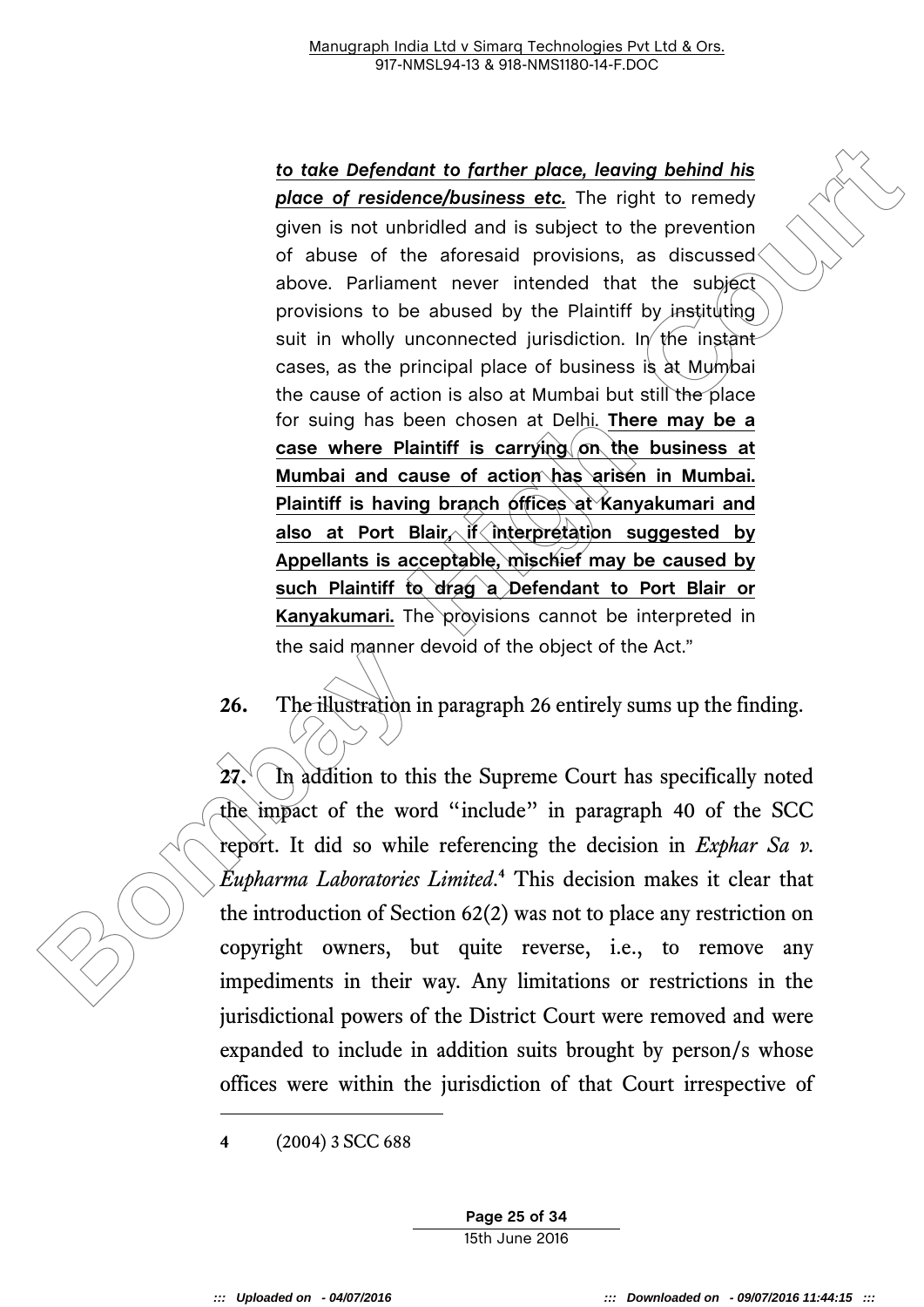whether the defendants were within that jurisdiction or whether the cause of action arose within that jurisdiction.

**28.** This is in fact the basis and substratum of the decision of the Supreme Court in *Sanjay Dalia* too. For here, the Supreme Court has emphasized that these two special statutes provide an additional remedy to the Plaintiff. This is the only plausible way to reconcile the *non obstante* clause with the word "include".

whether the defendants were within that jurisdiction or whether the<br>cause of action arose within that jurisdiction.<br> **28.** This is in fact the basis and substratum of the decision of the<br>Supreme Court in Sanjay Dalia too. **29.** It is also correct that while interpreting or construing a judgment, one must read it in its factual conspectus and see it as an authority what it actually decides. There are several consequences to accepting Dr. Saraf and Mr. Kirpekar's argument, none of them very good. The first of these suggest that in *Sanjay Dalia* the Supreme Court engineered a wholesale rewriting of Sections 134(2) and Section  $62(2)$  by inserting in each of these sections additional qualifications that we do not find there or requiring the reading down of these provisions. It did not, and nothing in the decision suggests that it did or intended to.

**30.** The second consequence, one that is possibly even more dramatic, is that if the Defendants' interpretation is to be accepted, then Sections 134(2) and 62(2), and the special benefits or advantages they confer, now recognized emphatically by the Supreme Court, are rendered entirely otiose; and every plaintiff is then left with only a Section 20 CPC route open to him. For, if a plaintiff cannot bring suit in the situs of its registered office or principal place of business '*de hors*' as the Supreme Court said 'the

> **Page 26 of 34** 15th June 2016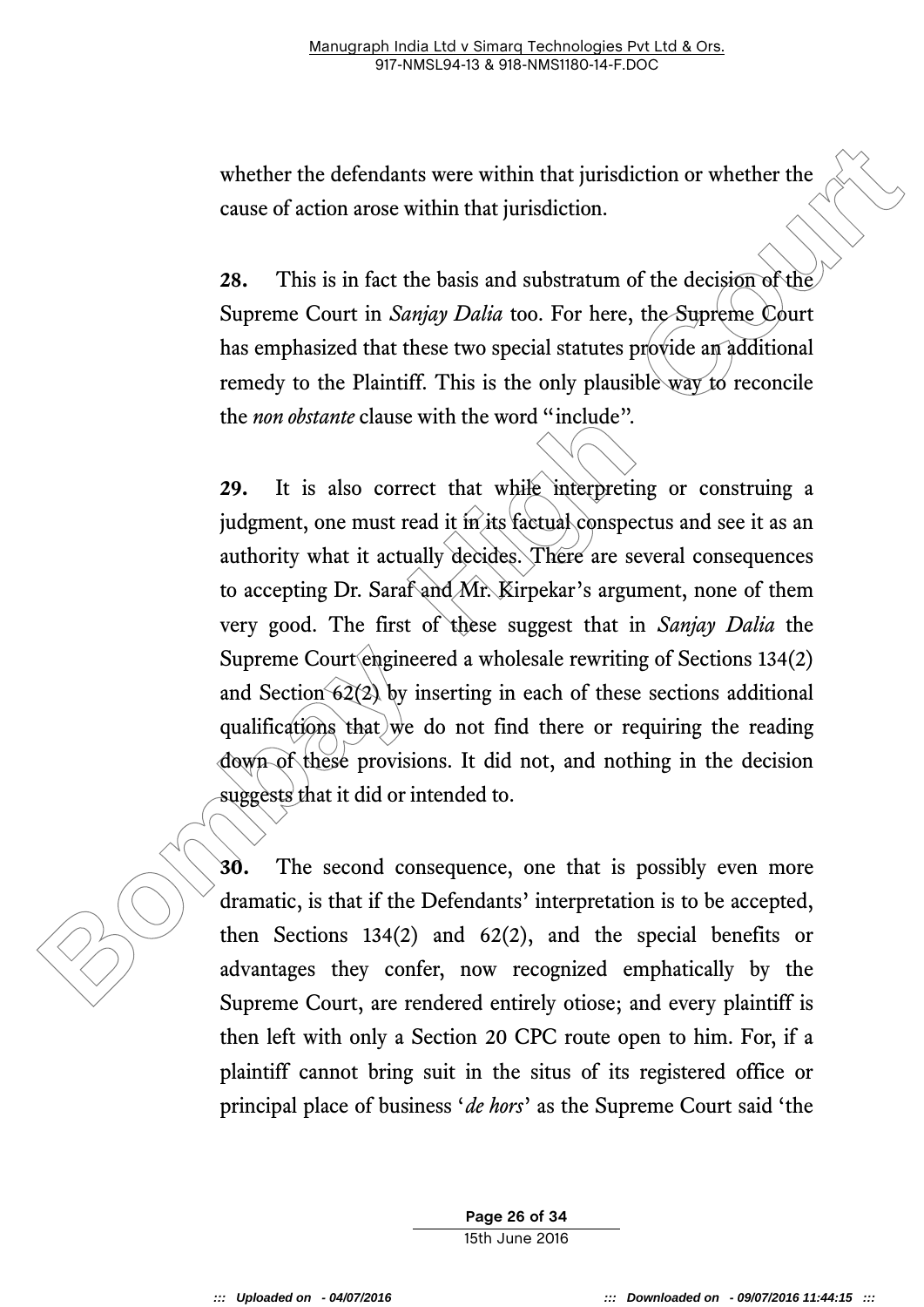fact that the cause of action has not arisen't there, then Section<br>134(2) and 62(2) have no meaning. They are not required. Section<br>20 of the CPC is sufficient if a plaintiff in a trade mark or copyright<br>action can only f fact that the cause of action has not arisen' there, then Sections 134(2) and 62(2) have no meaning. They are not required. Section 20 of the CPC is sufficient if a plaintiff in a trade mark or copyright action can only file suit as any other plaintiff could, i.e., where the defendants reside or where the cause of action accrues. This interpretation is not correct. Every plaintiff  $can$  always bring a suit where the cause of action in whole or in part arises or where the defendants reside or works for gain. No special dispensation was required for this purpose at all. A plaintiff in a trade mark or copyright action has, however, an additional option or route available: where he has his registered office, and this has nothing to do with the defendants' location or that of the cause of action. This is not fettered in any way by *Sanjay Dalia*. It matters not how to put it, whether in the affirmative or the negative as Dr. Saraf does (meaning that the Plaintiff can bring a suit where his registered office lies *unless* the cause of action arises in the jurisdiction where he has a satellite office).

**31.** In my view, all that the Supreme Court did in *Sanjay Dalia* was to deal with the patent mischief that was placed before it: plaintiffs filing suits in remote locations only because they happened to have branch offices there, although the defendants were to be found in another location and the plaintiffs themselves had their own offices in those other locations and the entire cause of action had also arisen in those other locations.

**32.** *Sanjay Dalia's* case was interpreted by a Single Judge of the Delhi High Court in *Ultra Home Construction Private Limited v.* 

> **Page 27 of 34** 15th June 2016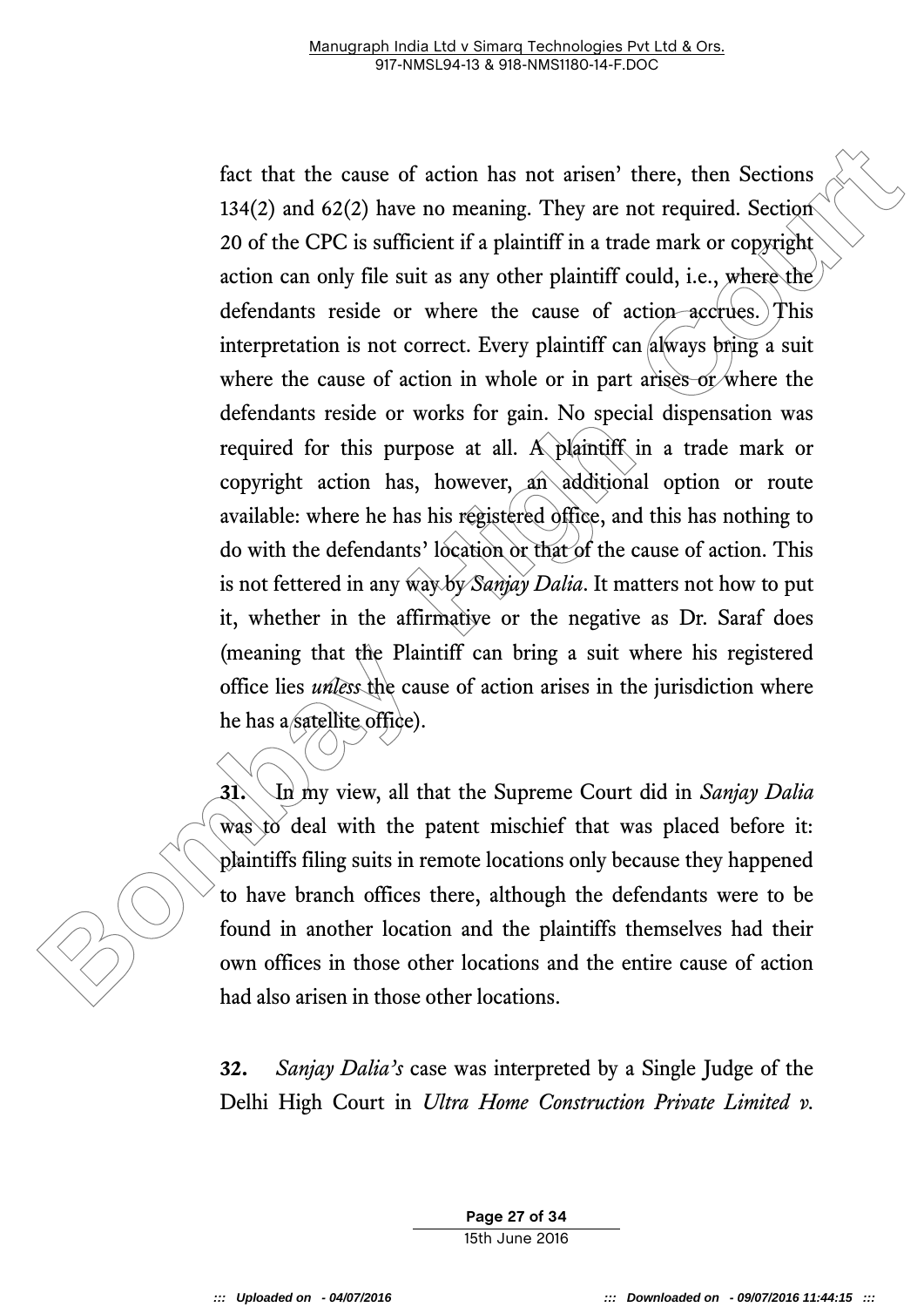*Purushottam Kumar Chaubey & Others*. **<sup>5</sup>** The Single Judge of the Delhi High Court held, in essence, that, following *Sanjay Dalia*, a plaintiff could *no longer* bring suits where his principal office was located if the Plaintiff also have a branch office and the cause of action arose there. The Single Judge dismissed the Suit on this ground. The Appellate Court upheld this view but reversed on the limited ground that the plaint ought to have been returned for presentation to the proper Court. The decision of the Appellate Court in *Ultra Home Construction* has been extensively relied upon by Mr. Kirpekar.**<sup>6</sup>**

*Purnshottam Kumar Chautey & Others*.<sup>5</sup> The Single Judge of the Delhi High Court held, in essence, that, following *Samjay Dalia,* a plaintiff could *ne longer* bring suits where his principal office was located if the **33.** I am, with regret, unable to accept the interpretation of *Sanjay Dalia* in the decision of the Division Bench of the Delhi High Court. I would ordinarily have been loathe to stray too far from the decision of a Division Bench of another High Court; but this view seems to me to be plainly incorrect. I believe the Division Bench of the Delhi High Court was in error, and that error appears to me to be in the first sentence of paragraph 12 where it said that the deeming provision of Section 20, i.e., the explanation, had been 'read into' Sections 134(2) and 62(2) (for isolating the place where the plaintiff can be said to be carrying on business). As we have seen, that was not the issue before the Supreme Court at all, nor did the Supreme Court read down the provisions of either of these two sections. If we view the provisions of Section 20 as a three-tier structure, then the provisions of Section 134(2) and Section 62(2)

-

**Page 28 of 34** 15th June 2016

**<sup>5</sup>** 227 (2016) DLT 320

**<sup>6</sup>** *Ultra Home Construction Pvt. Ltd. v Purushottam Kumar Chaubey & Ors.*, FAO (OS) 494 of 2015 and CM 17816 of 2015, decided on 20th January 2016.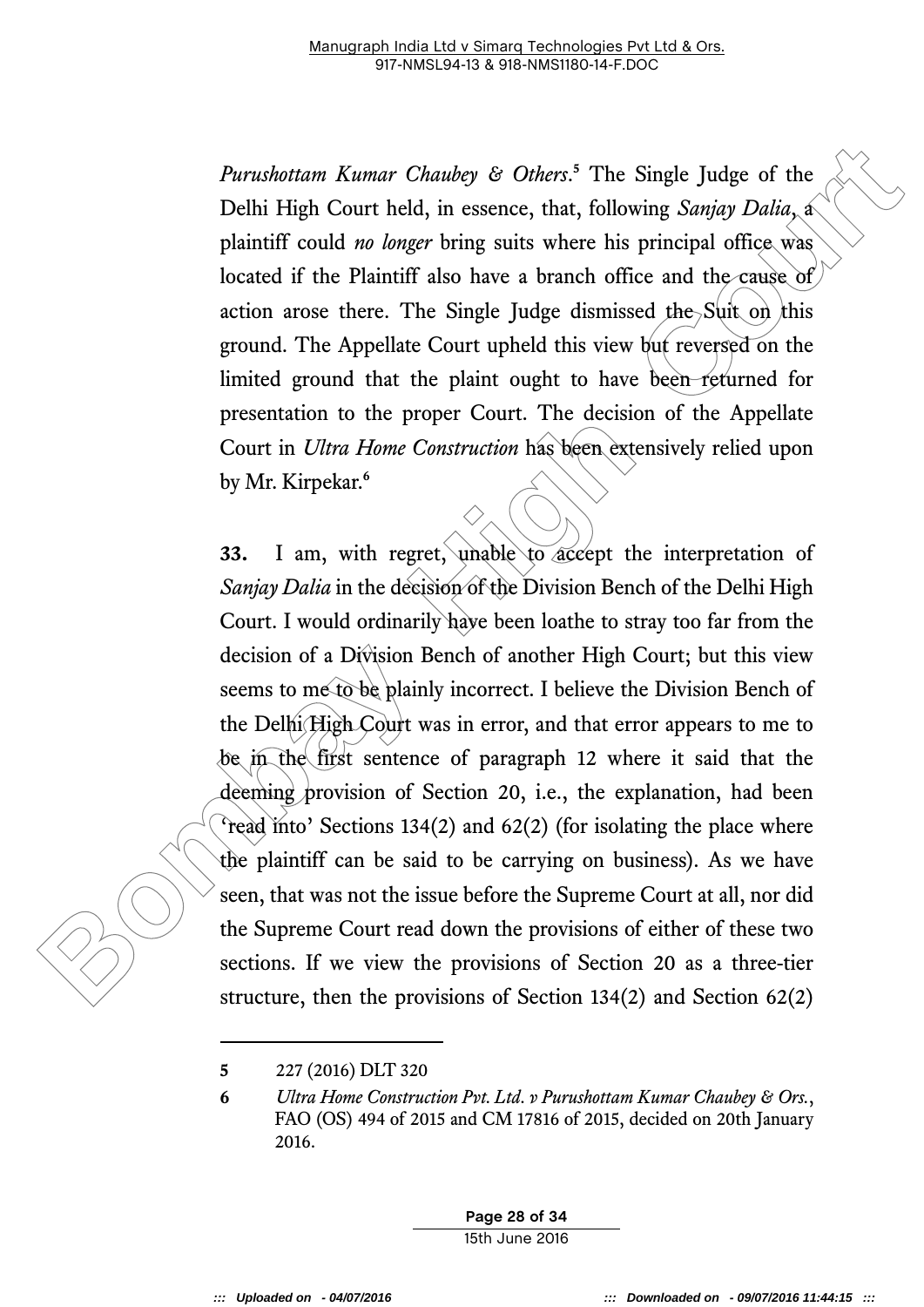must be seen as standing apart. *Sanjay Dalia* recognizes just this. It does not disrupt this structure at all. There is nothing in that judgment to suggest that the provisions of Section 134(2) or Section 62(2) are in any way curtailed by the provisions of Section  $20$  of the CPC.

must be seen as standing apart. *Sanigy Dalia* recognizes just this. It<br>does not disrupt this structure at all. There is nothing in that<br>judgment to suggest that the provisions of Section 134(2) or Section<br>62(2) are in an **34.** Mr. Kane draws my attention to the judgment of another learned Single Judge (Vipin Sanghi J) of the Delhi High Court in *RSPL Limited v Mukesh Sharma & Anr*. **<sup>7</sup>** Mr. Justice Sanghi was of the view that the case before him was unaffected by the Division Bench's decision in *Ultra Home*, one he came upon after he reserved judgment in *RSPL Ltd*. Yet, as a student of law, he set out his reasons for disagreeing with the view of the Division Bench. Mr. Justice Sanghi's judgment sets out several passages from *Sanjay Dalia* and he too concludes, as have I, that the Supreme Court recognize that an additional forum had been provided under Section 62(2) and Section 134(2) of the Trade Marks Act, 1999 by including the District Court within whose limits a plaintiff actually and voluntarily resides or carries on business or personally works for gain as a possible place for such a plaintiff to bring a trade mark or copyright action. In paragraph 22 of his decision, Mr. Justice Sanghi summarized the position as it emerges from *Sanjay Dalia* with admirable precision and concision:

"22. From the aforesaid decision in *Indian Performing Rights Society Limited* (*supra*), and the decision cited by

**Page 29 of 34** 15th June 2016

-

**<sup>7</sup>** I.A. No. 11034 of 2015 in C.S. (OS) No. 124 of 2015, decided on 5th April 2016.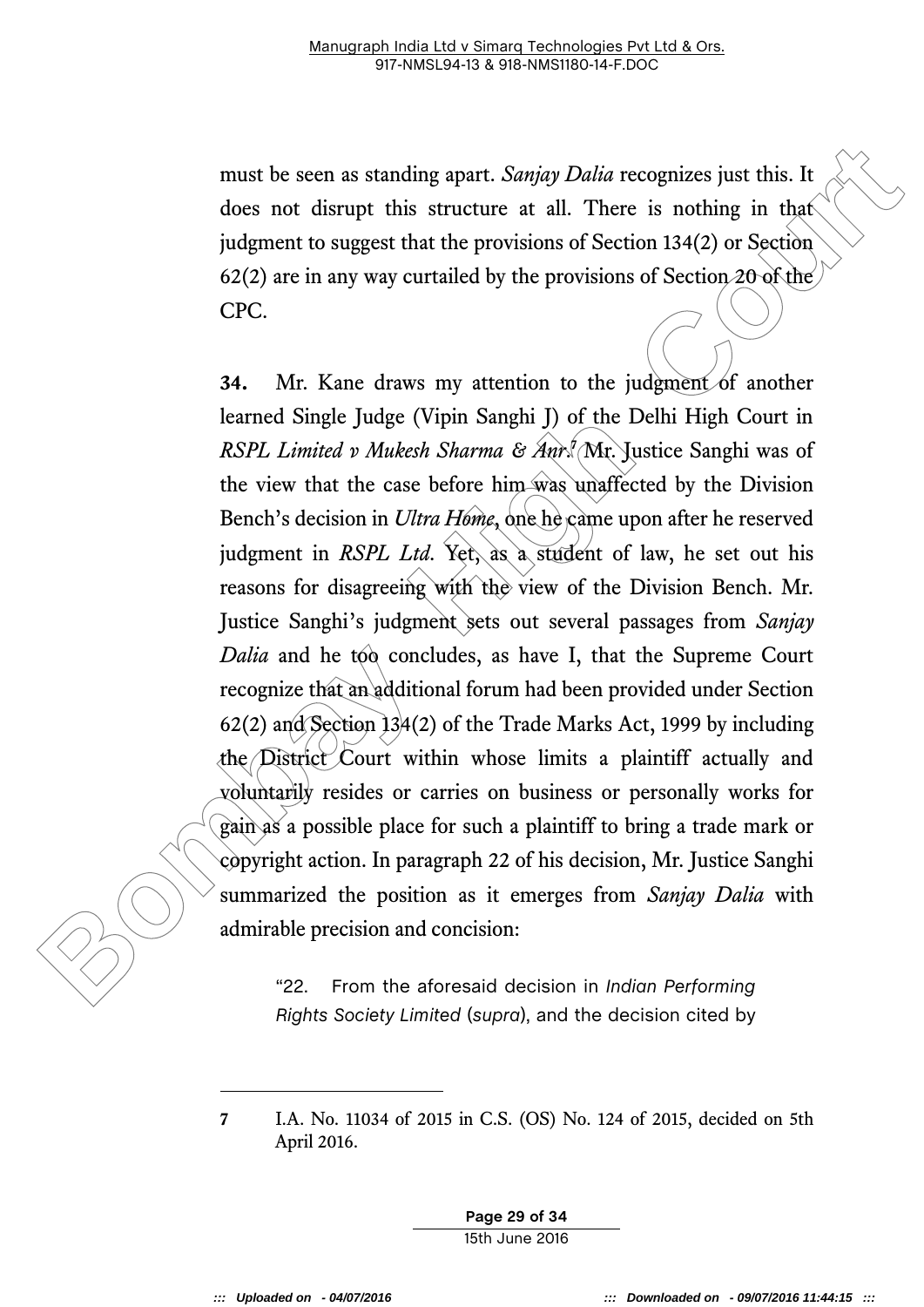the Supreme Court therein, in my opinion, the position that emerges is as follows:

the supreme Court therein, in my opinion, the position<br>that emerges is as follows:<br>(a) By resort to Section 134 of the Trade<br>Maks Act and 82 of the Gopyright Act, the<br>Makrs Act and 82 of the Gopyright Act, the<br>Makrs Act an (a) By resort to Section 134 of the Trade Marks Act and 62 of the Copyright Act, the Plaintiff may institute the suit where the Plaintiff voluntarily resides or carries on business or personally works for gain. In the context of corporation, which includes a company incorporated under the Indian Companies Act, 1956, such a place would be the place where the registered office of the company is situated. Thus, a company  $\mathfrak{c}$ an maintain a suit under Section 134 of the Trade marks Act, or Section 62 of the Copyright Act, at the place where its registered office is situated, irrespective of the fact, whether or not, cause of action has arisen within the jurisdiction of the Court, within whose jurisdiction the registered office of the company is situated.

 $\hat{f}$ (b)  $\hat{f}$  Section 134 of the Trade Marks Act and Section 62 of the Copyright Act do not take away right of the Plaintiff to institute the suit by resort to Section 20 of the CPC, as Section 134 of the Trade marks Act and Section 62 of the Copyright Act provide an additional forum to the Plaintiff alleging infringement of the registered trademark or copyright, as the case may be. This is clear from the inclusive definition of the expression, 'District Court having jurisdiction' contained in Section 134(2) of the Trade Marks Act and Section 62(2) of the Copyright Act. Thus, the Plaintiff may file a suit for infringement of trademark/copyright either at the place where the Plaintiff voluntarily resides or carries on

> **Page 30 of 34** 15th June 2016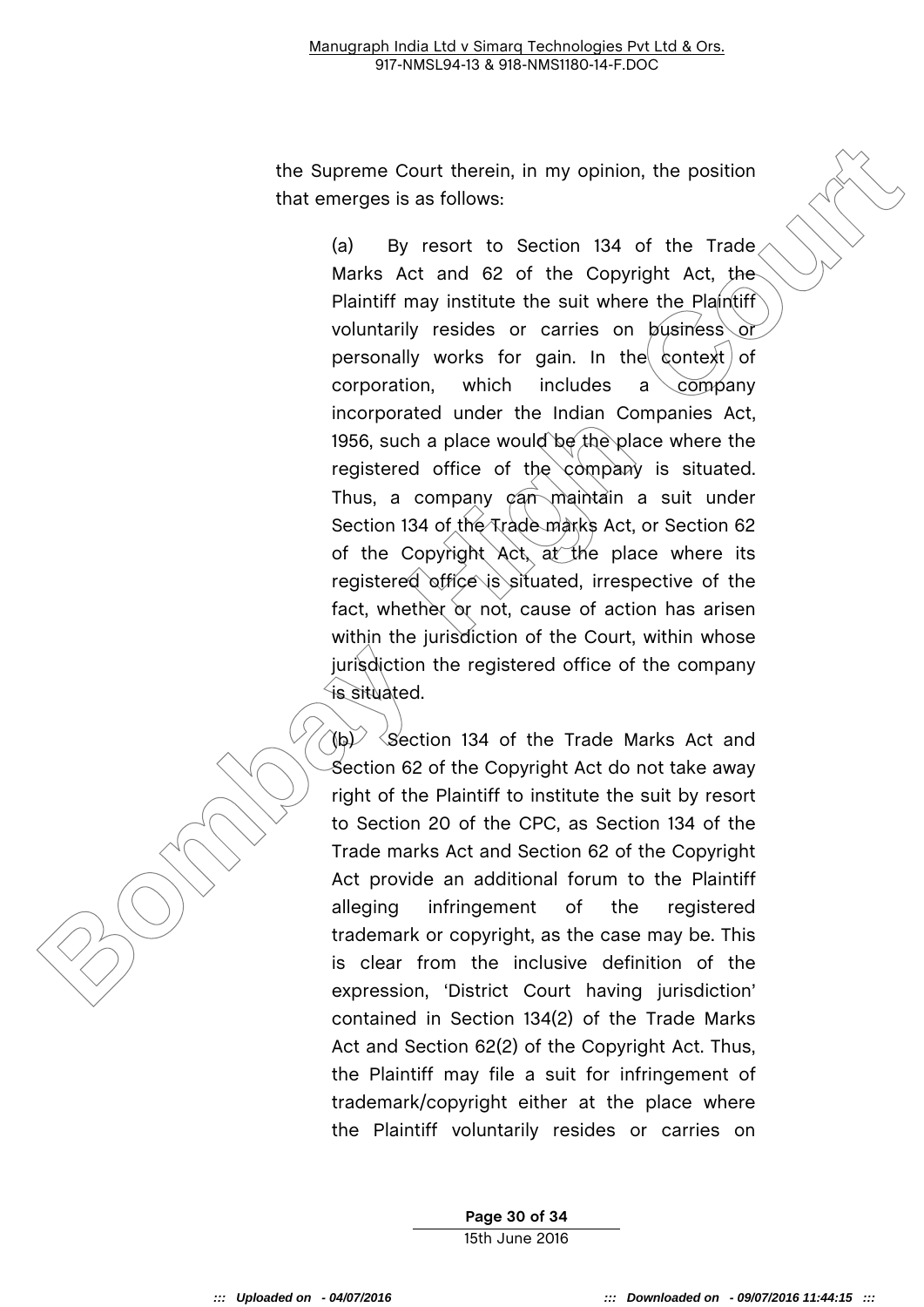business or personally works for gain by resort<br>to Section 62 of the Copyright Act and Section<br>134 of the Trade Marks Act, or at the place where.<br>The Defendant, or each of the Defendants where<br>there are more than one, at t business or personally works for gain by resort to Section 62 of the Copyright Act and Section 134 of the Trade Marks Act, or at the place where, 'the Defendant, or each of the Defendants where there are more than one, at the time of commencement of the suit, actually  $|a|$ voluntarily resides, or carries on business, or personally works for gain'. [Section  $20(a)$ ]; or where any of the Defendants, where there are more than one, at the time of the commencement of the  $\sqrt{\text{suit}}$ , actually and voluntarily resides, or  $\Diamond$  arries on business, or personally works for gain, provided that in such case either the leave of the Court is given, or the Defendants who do not reside, or carry on business,  $or/$  personally work for gain, as aforesaid, acquiesce in such institution [section 20(b)]; or the cause of action wholly or in part, arises [section 20(c)].

(c) The Plaintiff cannot file a suit alleging infringement of trademark/copyright at a place where it has a subordinate office, by resort to Section 134 of the Trade Marks Act or Section 62 of the Copyright Act, unless one of the conditions of Section 20 CPC are satisfied."

**35.** I am in most respectful agreement with the views expressed by Mr. Justice Sanghi. In my view, his reading of *Sanjay Dalia* is correct on all counts.

**36.** What emerges from this discussion is this:

**Page 31 of 34** 15th June 2016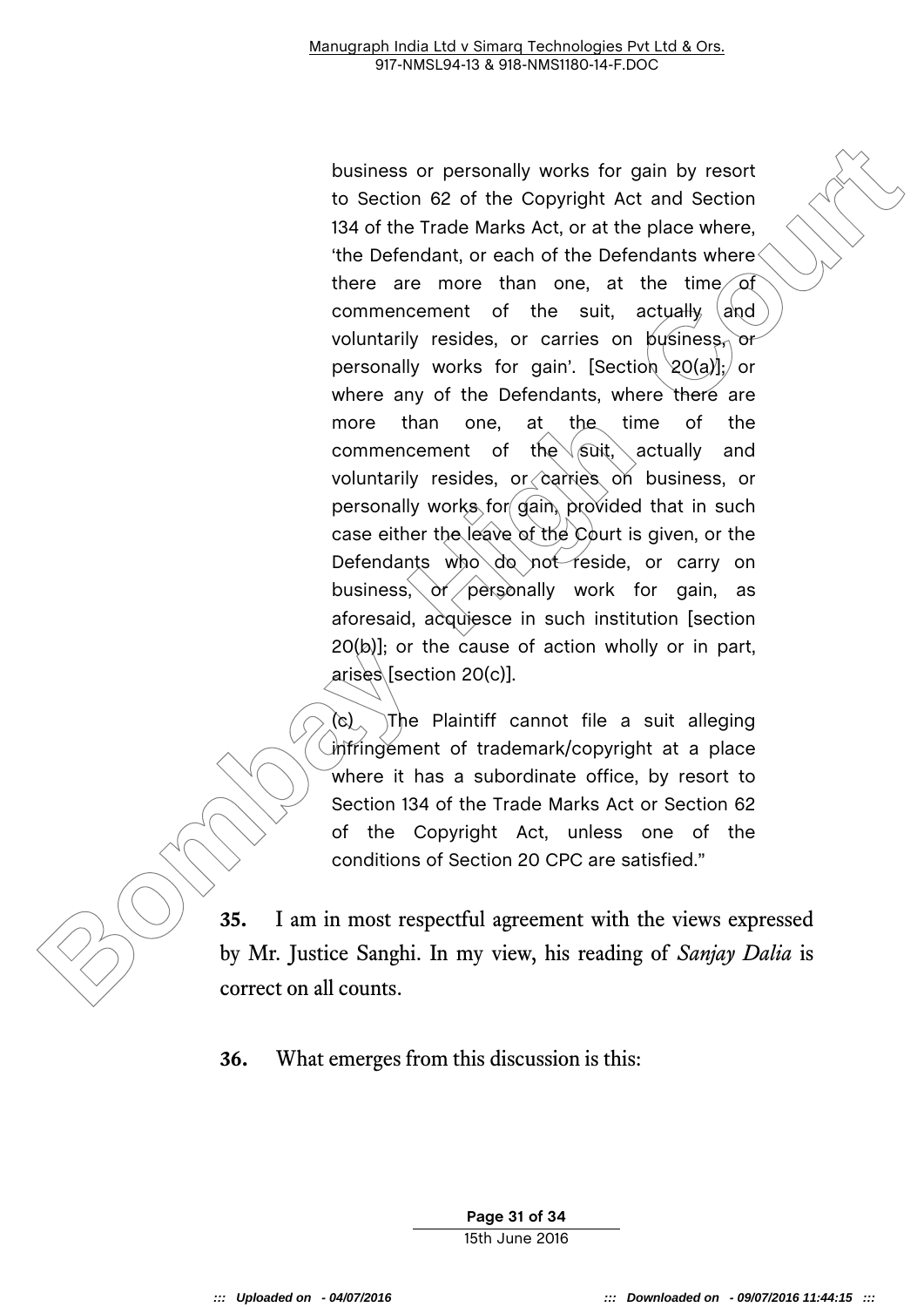- (a) a plaintiff suing under the Trade Marks Act or<br>Copyright Act can always file the suit in the jurisdiction<br>where he lives, works for gain or carries on business. In<br>the context of a company, given the view  $\frac{1}{3}$   $\$ **(a)** a plaintiff suing under the Trade Marks Act or Copyright Act can always file the suit in the jurisdiction where he lives, works for gain or carries on business. In the context of a company, given the view in *Sanjay Dalia*, this would mean where the company has its principal or registered office. All issues of cause of action and situs or location of the defendant or the cause of action are inconsequential. It makes no difference where the defendant resides. It makes no difference where the cause of action arose. It certainly makes no difference that the plaintiff also happens to have a branch office in another location where the cause of action may have arisen or where the defendant may reside or carries on business.
	- **(b)** Where the plaintiff has only one office, it presents no difficulty. Where the plaintiff has multiple offices, however, he has a limited choice. He may either bring a Suit under Section 134(2) or Section 62(2), i.e., within the jurisdiction where he resides; or he may invoke Section 20 and file a suit where the Defendants reside or work for gain or where the cause of action arose wholly or in part. The fact that the Plaintiff has the choice of bringing a suit based on Section 20 of the CPC does not mean that his rights under Section 134(2) or Section 62(2) are in any way eroded, curtailed or restricted.

**Page 32 of 34** 15th June 2016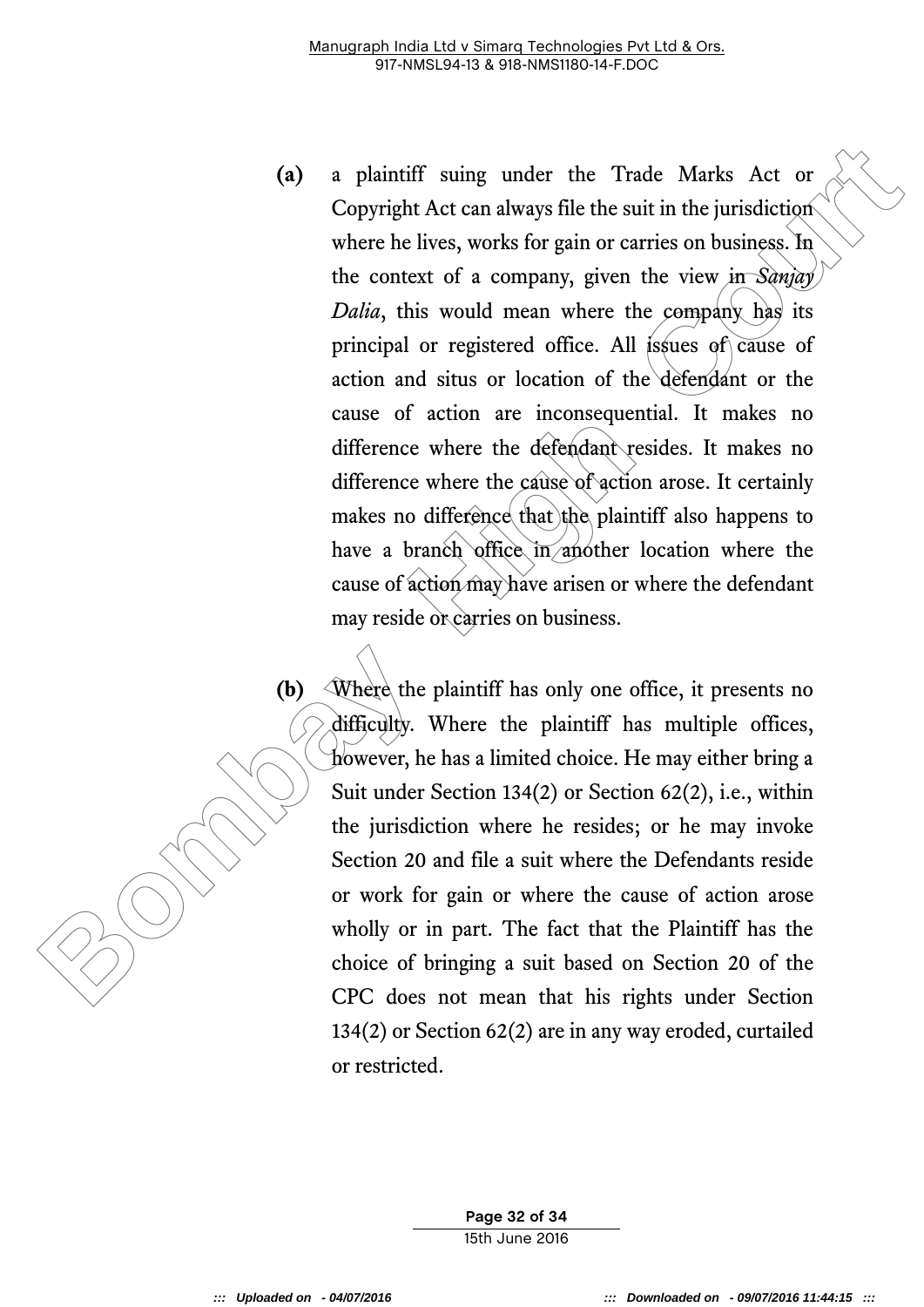- **Example 18**<br> **Example 18**<br> **Bow The Solution Scale Scale Scale Scale Scale Scale Scale Scale Scale Scale Scale Scale Scale Scale Scale Scale Scale Scale Scale Scale Scale Scale Scale Scale Scale Scale Scale Scale Scale S (c)** However, where the plaintiff chooses not to file a Suit at his or its principal business or where his registered office is located, and *also* chooses not to file a suit in a jurisdiction covered by Section 20 of the CPC but instead attempts to file the suit at some other location where the plaintiff happens to have a subsidiary or satellite office, but where there is absolutely nothing else (neither cause of action nor any of the defendants) the Plaintiff cannot invoke Section 134(2) or Section  $62(2)$  to drag the Defendant to that distant location. That, following the decision of the Supreme Court, is the abuse that is required to be prevented. That is in fact the *only* abuse that is required to be prevented.
	- **(d)** The Section 134(2) and Section 62(2) privilege or advantage attaches to the registered office or principal place of work. It is a privilege not to be used by abandoning the registered office situs, abandoning the Section 20 situs options, and travelling to some remote location where there is neither defendant nor cause of action. That is the mischief addressed in *Sanjay Dalia*. To illustrate: the plaintiff has its registered office in Mumbai. The defendant is in Delhi. The cause of action arose in Delhi. The plaintiff also has another branch office in Port Blair. A plaintiff can sue in Mumbai or in Delhi, but not in Port Blair.

**37.** This view is consistent with the view of Mr. Justice Sanghi in *RSPL Ltd*. In my view, it is the only possible reading of *Sanjay Dalia*

> **Page 33 of 34** 15th June 2016